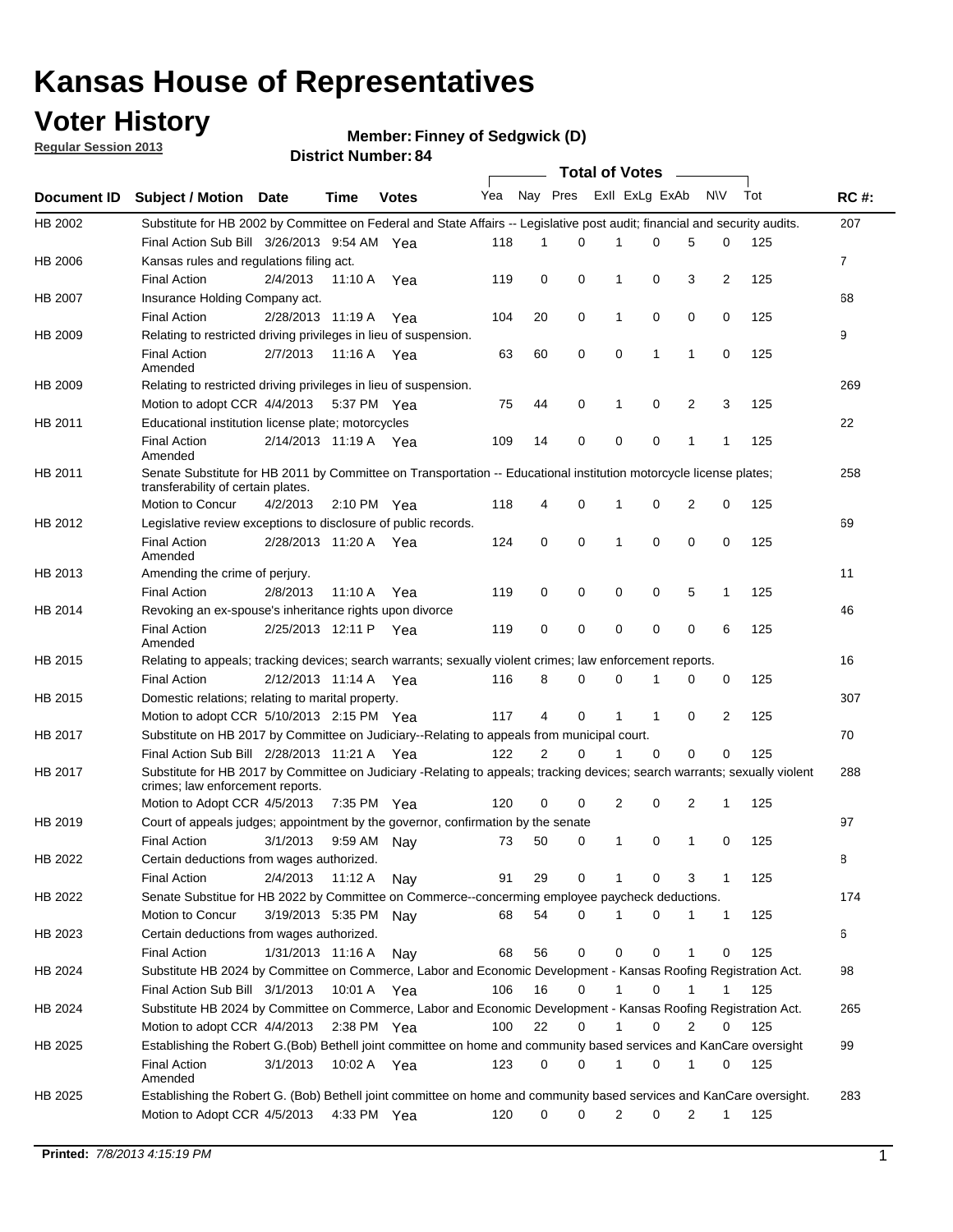## **Voter History**

**Member: Finney of Sedgwick (D)** 

**Regular Session 2013**

|                    |                                                                                                                                                                                                                                                       |                       |         |              |     |                         | <b>Total of Votes</b> |                |   |                |           |     |             |
|--------------------|-------------------------------------------------------------------------------------------------------------------------------------------------------------------------------------------------------------------------------------------------------|-----------------------|---------|--------------|-----|-------------------------|-----------------------|----------------|---|----------------|-----------|-----|-------------|
| <b>Document ID</b> | <b>Subject / Motion Date</b>                                                                                                                                                                                                                          |                       | Time    | <b>Votes</b> | Yea | Nay Pres Exll ExLg ExAb |                       |                |   |                | <b>NV</b> | Tot | <b>RC#:</b> |
| HB 2028            | Providing for venue in Shawnee County District Court in certain forfeiture proceedings                                                                                                                                                                |                       |         |              |     |                         |                       |                |   |                |           |     | 12          |
|                    | <b>Final Action</b><br>Amended                                                                                                                                                                                                                        | 2/8/2013              | 11:12 A | Yea          | 119 | 1                       | 0                     | 0              | 0 | 5              | 0         | 125 |             |
| HB 2028            | Providing for venue in Shawnee County District Court in certain forfeiture proceedings                                                                                                                                                                |                       |         |              |     |                         |                       |                |   |                |           |     | 199         |
|                    | Motion to Concur                                                                                                                                                                                                                                      | 3/25/2013 9:36 AM Yea |         |              | 120 | 0                       | 0                     | 2              | 0 | 2              | 1         | 125 |             |
| HB 2030            | Creating wounded warrior deer hunting permits for injured combat veterans.                                                                                                                                                                            |                       |         |              |     |                         |                       |                |   |                |           |     | 25          |
|                    | <b>Final Action</b><br>Amended                                                                                                                                                                                                                        | 2/15/2013 11:16 A     |         | Yea          | 115 | 0                       | 0                     | 2              | 2 | 3              | 3         | 125 |             |
| HB 2033            | Concerning the regulation of knives                                                                                                                                                                                                                   |                       |         |              |     |                         |                       |                |   |                |           |     | 143         |
|                    | <b>Final Action</b>                                                                                                                                                                                                                                   | 3/7/2013              | 12:12 P | Nav          | 93  | 28                      | 0                     | 1              | 0 | 3              | 0         | 125 |             |
| HB 2033            | Concerning the regulation of knives.                                                                                                                                                                                                                  |                       |         |              |     |                         |                       |                |   |                |           |     | 270         |
|                    | Motion to adopt CCR 4/4/2013                                                                                                                                                                                                                          |                       |         | 5:43 PM Yea  | 95  | 26                      | 0                     |                | 0 | 3              | 0         | 125 |             |
| HB 2034            | Human trafficking; crimes of commercial sexual exploitation of a child, selling sexual relations, promoting the sale of sexual<br>relations and buying sexual relations; children in need of care; staff secure faciliies.                            |                       |         |              |     |                         |                       |                |   |                |           |     | 17          |
|                    | <b>Final Action</b><br>Amended                                                                                                                                                                                                                        | 2/12/2013 11:16 A Yea |         |              | 124 | 0                       | 0                     | 0              | 1 | 0              | 0         | 125 |             |
| HB 2034            | S Sub for HB 2034 by Committee on Judiciary - Human trafficking; crimes of commercial sexual exploitation of a child, selling<br>sexual relations, promoting the sale of sexual relations and buying sexual relations; children in need of care;staff |                       |         |              |     |                         |                       |                |   |                |           |     | 282         |
|                    | Motion to Adopt CCR 4/5/2013 4:18 PM Yea                                                                                                                                                                                                              |                       |         |              | 120 | 0                       | 0                     | $\overline{2}$ | 0 | $\overline{2}$ | 1         | 125 |             |
| HB 2035            | Cities; experience requirements for plumbers, electricians and certain mechanical contractors.                                                                                                                                                        |                       |         |              |     |                         |                       |                |   |                |           |     | 29          |
|                    | <b>Final Action</b>                                                                                                                                                                                                                                   | 2/18/2013 11:16 A     |         | Yea          | 117 | 2                       | 0                     | 2              | 0 | 4              | 0         | 125 |             |
| HB 2037            | Public property; religious displays; other displays.                                                                                                                                                                                                  |                       |         |              |     |                         |                       |                |   |                |           |     | 176         |
|                    | <b>Final Action</b>                                                                                                                                                                                                                                   | 3/20/2013 10:27 A     |         | Yea          | 120 | 3                       | 0                     |                | 0 | 1              | 0         | 125 |             |
| HB 2041            | Criminal history record information; definition; municipal court reporting; district court reporting.                                                                                                                                                 |                       |         |              |     |                         |                       |                |   |                |           |     | 19          |
|                    | <b>Final Action</b>                                                                                                                                                                                                                                   | 2/13/2013 11:23 A     |         | Yea          | 119 | 3                       | 0                     | 0              | 0 | 3              | 0         | 125 |             |
| HB 2042            | Appraisal of property for taxation purposes; appeals; changes.                                                                                                                                                                                        |                       |         |              |     |                         |                       |                |   |                |           |     | 158         |
|                    | <b>Final Action</b><br>Amended                                                                                                                                                                                                                        | 3/18/2013 11:19 A Yea |         |              | 109 | 12                      | 0                     | 2              | 0 | 2              | 0         | 125 |             |
| HB 2043            | Aggravated battery; driving under the influence.                                                                                                                                                                                                      |                       |         |              |     |                         |                       |                |   |                |           |     | 100         |
|                    | <b>Final Action</b><br>Amended                                                                                                                                                                                                                        | 3/1/2013              |         | 10:03 A Yea  | 123 | 0                       | 0                     | 1              | 0 | 1              | 0         | 125 |             |
| HB 2043            | Senate Substitute for HB 2043 by Committee on Judiciary - Attorney general; duties and responsibilities; notice of intent to<br>seek the death penalty.                                                                                               |                       |         |              |     |                         |                       |                |   |                |           |     | 271         |
|                    | Motion to adopt CCR 4/4/2013                                                                                                                                                                                                                          |                       |         | 5:48 PM Yea  | 121 | 0                       | 0                     | 1              | 0 | 3              | 0         | 125 |             |
| HB 2044            | Increasing the penalty for a person who distributes a controlled substance that causes great bodily harm or death.                                                                                                                                    |                       |         |              |     |                         |                       |                |   |                |           |     | 101         |
|                    | <b>Final Action</b><br>Amended                                                                                                                                                                                                                        | 3/1/2013              | 10:05 A | Yea          | 112 | 11                      | 0                     | 1              | 0 | 1              | 0         | 125 |             |
| HB 2047            | Requiring certain municipalities to vote to increase property tax revenues over previous year when such increase exceeds<br>inflation; publication.                                                                                                   |                       |         |              |     |                         |                       |                |   |                |           |     | 186         |
|                    | <b>Final Action</b><br>Amended                                                                                                                                                                                                                        | 3/21/2013 11:29 A     |         | Nav          | 68  | 53                      | 0                     | 1              | 0 | 3              | 0         | 125 |             |
| HB 2049            | Kansas department of agriculture; increasing certain fees and eliminating sunsets on various program fees.                                                                                                                                            |                       |         |              |     |                         |                       |                |   |                |           |     | 59          |
|                    | <b>Final Action</b><br>Amended                                                                                                                                                                                                                        | 2/27/2013 12:23 P     |         | Nay          | 77  | 46                      | 0                     | 1              | 0 |                | 0         | 125 |             |
| HB 2049            | Kansas department of agriculture; increasing certain fees; concerning sunsets on various program fees.                                                                                                                                                |                       |         |              |     |                         |                       |                |   |                |           |     | 324         |
|                    | Motion to adopt CCR 6/2/2013                                                                                                                                                                                                                          |                       | 12:28 A | Nay          | 45  | 64                      | 0                     | 1              | 0 | 6              | 9         | 125 |             |
| HB 2050            | Agriculture; agricultural chemical registration; pesticide business liablity insurance; repeal of the Kansas agricultural liming<br>materials act.                                                                                                    |                       |         |              |     |                         |                       |                |   |                |           |     | 60          |
|                    | <b>Final Action</b><br>Amended                                                                                                                                                                                                                        | 2/27/2013 12:25 P     |         | Yea          | 103 | 20                      | 0                     |                | 0 | 1              | 0         | 125 |             |
| HB 2051            | Substitute for HB 2051 by Committee on Agriculture and Natural Resources--Amending provisions relating to dams,<br>obstructions, sstreams and water flex accounts and transfer permits.                                                               |                       |         |              |     |                         |                       |                |   |                |           |     | 50          |
|                    | Final Action Sub Bill 2/26/2013 2:12 PM Yea                                                                                                                                                                                                           |                       |         |              | 117 | $\overline{c}$          | 0                     | 0              | 0 | 0              | 6         | 125 |             |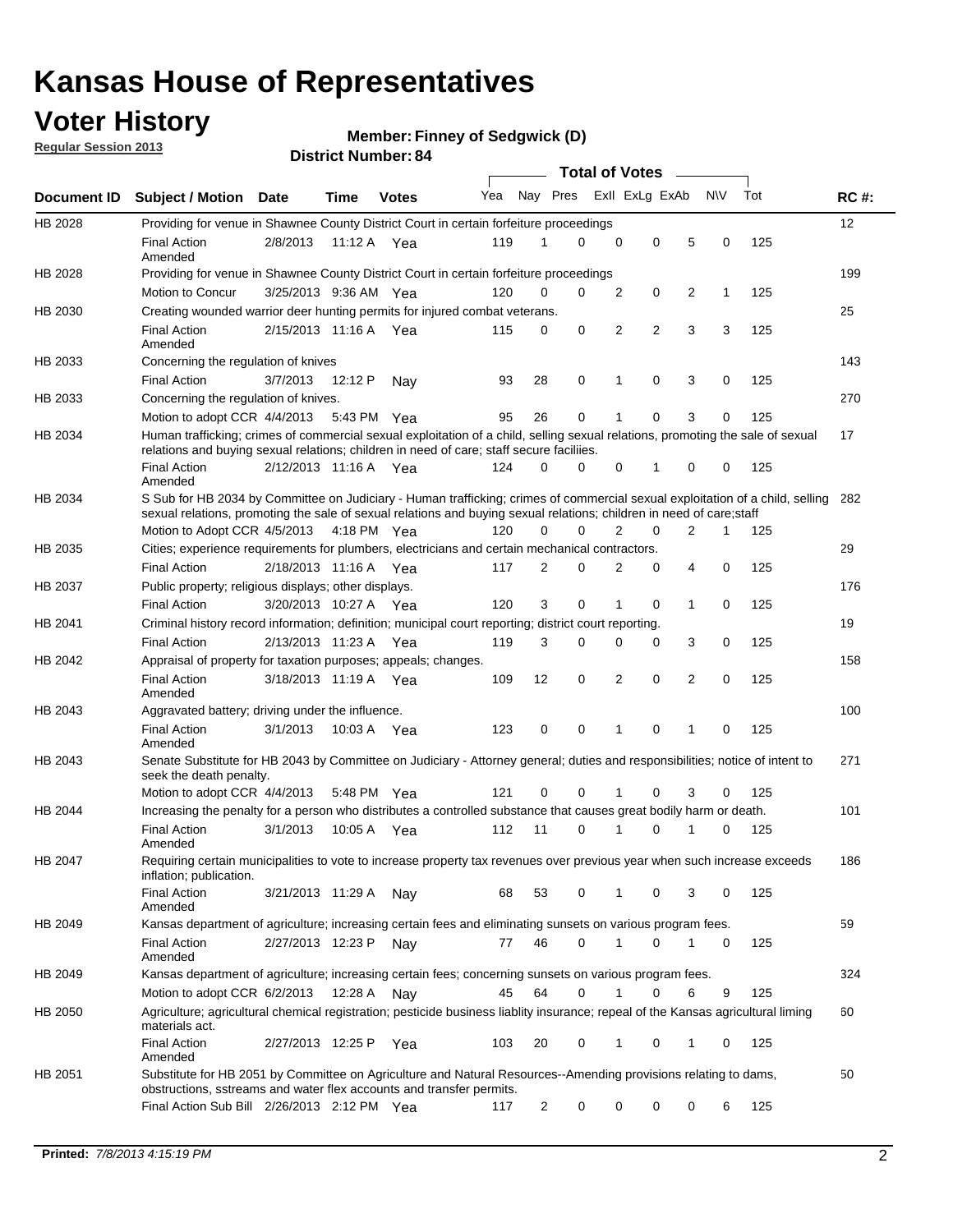## **Voter History**

**Member: Finney of Sedgwick (D)** 

**Regular Session 2013**

|                |                                                                                                                                                                                                                                          |                       |             |              |     |                |                         | <b>Total of Votes</b> | $\sim$      |                |     |     |             |
|----------------|------------------------------------------------------------------------------------------------------------------------------------------------------------------------------------------------------------------------------------------|-----------------------|-------------|--------------|-----|----------------|-------------------------|-----------------------|-------------|----------------|-----|-----|-------------|
| Document ID    | <b>Subject / Motion</b>                                                                                                                                                                                                                  | Date                  | <b>Time</b> | <b>Votes</b> | Yea |                | Nay Pres Exll ExLg ExAb |                       |             |                | N\V | Tot | <b>RC#:</b> |
| HB 2052        | Discharging a firearm inside or into a city; unlawful acts; exceptions.                                                                                                                                                                  |                       |             |              |     |                |                         |                       |             |                |     |     | 155         |
|                | <b>Final Action</b><br>Amended                                                                                                                                                                                                           | 3/14/2013 11:20 A Yea |             |              | 121 | 2              | 0                       | 0                     | $\Omega$    | $\overline{2}$ | 0   | 125 |             |
| HB 2052        | Senate Substitute for HB 2052 by Committee on Federal and State Affairs - Concerning firearms; personal and family<br>protection act; concealed handguns in public building; other changes; unlawful discharge of a firearm inside city. |                       |             |              |     |                |                         |                       |             |                |     |     | 300         |
|                | Motion to Adopt CCR 4/5/2013                                                                                                                                                                                                             |                       | 10:24 P     | Nav          | 104 | 16             | 0                       | 2                     | $\Omega$    | 2              | 1   | 125 |             |
| HB 2055        | Personal and Familly Protection Act; public buildings; adequate security.                                                                                                                                                                |                       |             |              |     |                |                         |                       |             |                |     |     | 156         |
|                | <b>Final Action</b><br>Amended                                                                                                                                                                                                           | 3/14/2013 11:26 A     |             | Nav          | 84  | 38             | 0                       | 0                     | $\mathbf 0$ | 2              | 1   | 125 |             |
| <b>HB 2057</b> | Concerning property taxation; relating to county appraisers; appointing interim appraiser.                                                                                                                                               |                       |             |              |     |                |                         |                       |             |                |     |     | 208         |
|                | <b>Final Action</b>                                                                                                                                                                                                                      | 3/26/2013 9:55 AM Yea |             |              | 119 | 0              | 0                       | 1                     | 0           | 5              | 0   | 125 |             |
| HB 2058        | Taxation of helium and certain other gases under mineral severance tax, and prohibition of certain refunds related thereto.                                                                                                              |                       |             |              |     |                |                         |                       |             |                |     |     | 159         |
|                | <b>Final Action</b>                                                                                                                                                                                                                      | 3/18/2013 11:21 A Yea |             |              | 119 | 2              | 0                       | $\overline{2}$        | $\Omega$    | $\overline{2}$ | 0   | 125 |             |
| HB 2059        | Income tax deductions and modifications and severance tax exemptions; basis of partner's interest and shareholder's stock;<br>statutory clarification.                                                                                   |                       |             |              |     |                |                         |                       |             |                |     |     | 14          |
|                | <b>Final Action</b><br>Amended                                                                                                                                                                                                           | 2/11/2013 11:42 A     |             | Yea          | 122 | $\overline{2}$ | 0                       | 0                     | 0           | $\mathbf{1}$   | 0   | 125 |             |
| HB 2059        | Income tax deductions and modifications and severance tax exemptions; basis of partner's interest and shareholder's stock;<br>statutory clarification.                                                                                   |                       |             |              |     |                |                         |                       |             |                |     |     | 293         |
|                | Motion to Concur                                                                                                                                                                                                                         | 4/5/2013              |             | 8:14 PM Nav  | 0   | 120            | 0                       | 2                     | 0           | $\overline{2}$ | 1   | 125 |             |
| HB 2059        | Income tax rates, deductions and credits; rural opportunity zones; sales tax rates and distribution of revenue; severance tax;<br>and property tax exemptions for IRB property and property damaged by natural disaster.                 |                       |             |              |     |                |                         |                       |             |                |     |     | 322         |
|                | Motion to adopt CCR 6/2/2013                                                                                                                                                                                                             |                       | 12:11 A     | Nav          | 69  | 45             | 0                       | 1                     | 0           | 6              | 4   | 125 |             |
| <b>HB 2060</b> | Prohibiting certain confined persons from receiving food sales tax refunds and homestead property tax refunds.                                                                                                                           |                       |             |              |     |                |                         |                       |             |                |     |     | 10          |
|                | <b>Final Action</b><br>Amended                                                                                                                                                                                                           | 2/7/2013              | 11:18 A     | Yea          | 123 | 0              | 0                       | $\Omega$              | 1           | 1              | 0   | 125 |             |
| HB 2065        | Creating the crime of home improvement fraud.                                                                                                                                                                                            |                       |             |              |     |                |                         |                       |             |                |     |     | 20          |
|                | <b>Final Action</b><br>Amended                                                                                                                                                                                                           | 2/13/2013 11:26 A Yea |             |              | 106 | 16             | 0                       | 0                     | 0           | 3              | 0   | 125 |             |
| HB 2066        | Physical therapists; evaluation and treatment of patients.                                                                                                                                                                               |                       |             |              |     |                |                         |                       |             |                |     |     | 26          |
|                | <b>Final Action</b><br>Amended                                                                                                                                                                                                           | 2/15/2013 11:18 A     |             | Nav          | 98  | 16             | 0                       | $\overline{2}$        | 2           | 3              | 4   | 125 |             |
| <b>HB 2067</b> | Board of nursing; assistant attorneys general.                                                                                                                                                                                           |                       |             |              |     |                |                         |                       |             |                |     |     | 15          |
|                | <b>Final Action</b>                                                                                                                                                                                                                      | 2/11/2013 11:44 A     |             | Yea          | 123 | $\mathbf{1}$   | 0                       | 0                     | 0           | $\mathbf{1}$   | 0   | 125 |             |
| HB 2069        | Public policy; certain city ordinances and county resolutions declared void.                                                                                                                                                             |                       |             |              |     |                |                         |                       |             |                |     |     | 102         |
|                | <b>Final Action</b><br>Amended                                                                                                                                                                                                           | 3/1/2013              | 10:06 A     | Nav          | 92  | 31             | 0                       | 1                     | 0           | $\mathbf{1}$   | 0   | 125 |             |
| HB 2069        | Public policy; certain city ordinances and county resolutions declared void.                                                                                                                                                             |                       |             |              |     |                |                         |                       |             |                |     |     | 292         |
|                | Motion to Concur                                                                                                                                                                                                                         | 4/5/2013              |             | 8:04 PM Nay  | 88  | 32             | 0                       | 2                     | 0           | 2              | 1   | 125 |             |
| HB 2070        | Appearance bond conditions; surety and bounty hunter regulation.                                                                                                                                                                         |                       |             |              |     |                |                         |                       |             |                |     |     | 103         |
|                | <b>Final Action</b><br>Amended                                                                                                                                                                                                           | 3/1/2013              | 10:08 A Yea |              | 122 | $\mathbf{1}$   | 0                       | $\mathbf{1}$          | $\mathbf 0$ | $\mathbf{1}$   | 0   | 125 |             |
| HB 2074        | Cities and counties; solid waste disposal areas; restrictions.                                                                                                                                                                           |                       |             |              |     |                |                         |                       |             |                |     |     | 139         |
|                | <b>Emergency Final</b><br><b>Action Amend</b>                                                                                                                                                                                            | 3/1/2013              |             | 1:11 PM Yea  | 102 | 19             | 0                       | 1                     | 0           | $\mathbf{1}$   | 2   | 125 |             |
| HB 2075        | Cities; qualifications and rehabilitation of abandoned property.                                                                                                                                                                         |                       |             |              |     |                |                         |                       |             |                |     |     | 61          |
|                | <b>Final Action</b><br>Amended                                                                                                                                                                                                           | 2/27/2013 12:27 P Yea |             |              | 72  | 51             | 0                       | 1                     | 0           | 1              | 0   | 125 |             |
| HB 2077        | Granting professional licenses to military service members.                                                                                                                                                                              |                       |             |              |     |                |                         |                       |             |                |     |     | 51          |
|                | <b>Final Action</b><br>Amended                                                                                                                                                                                                           | 2/26/2013 2:13 PM Yea |             |              | 119 | 0              | 0                       | 2                     | 0           | 2              | 2   | 125 |             |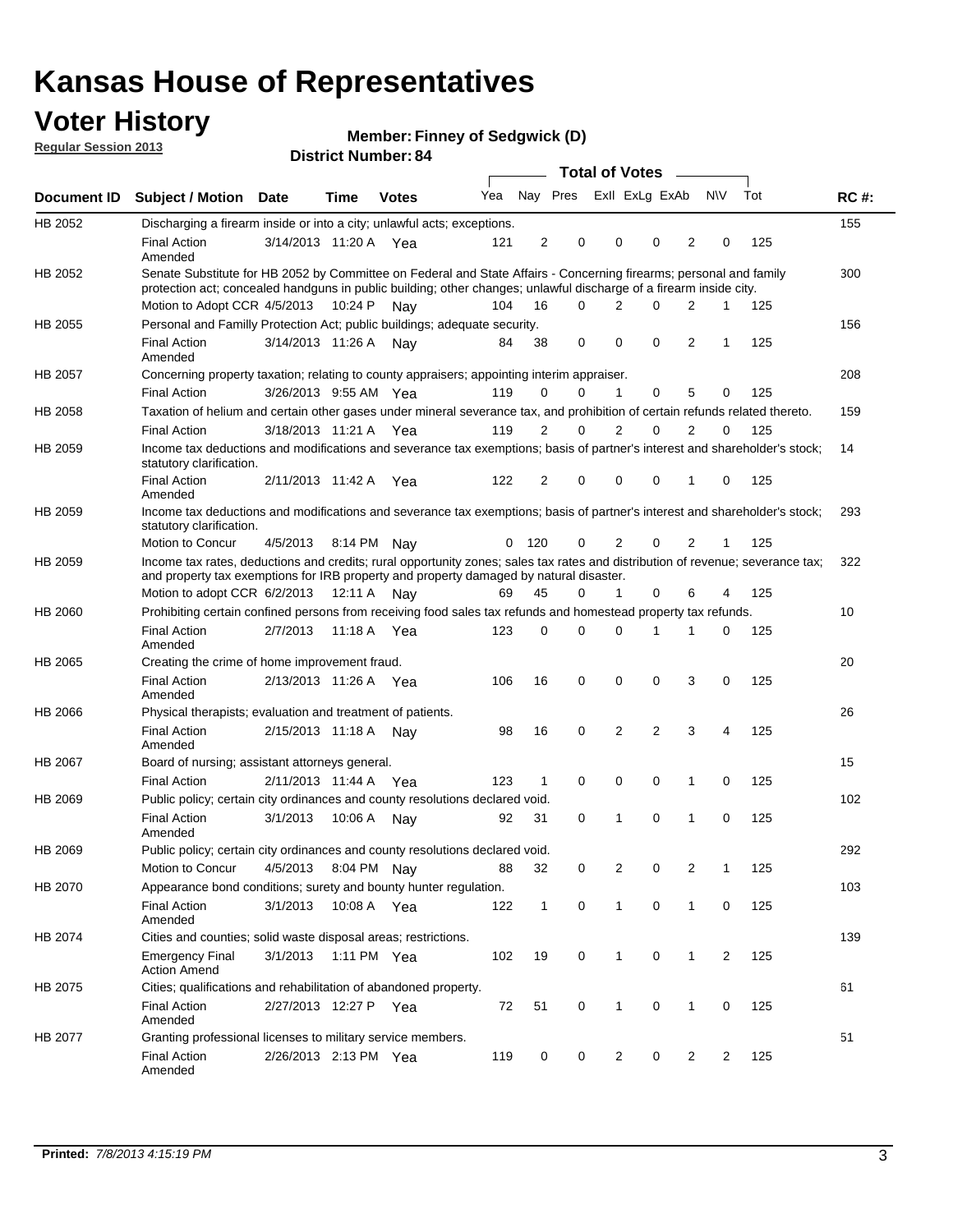## **Voter History**

**Member: Finney of Sedgwick (D)** 

**Regular Session 2013**

|             |                                                                                                                                                                                                       |                       | ט הסמווטנו ועווווער |              |     |              |             | <b>Total of Votes</b> |             | $\sim$         |           |     |             |
|-------------|-------------------------------------------------------------------------------------------------------------------------------------------------------------------------------------------------------|-----------------------|---------------------|--------------|-----|--------------|-------------|-----------------------|-------------|----------------|-----------|-----|-------------|
| Document ID | <b>Subject / Motion Date</b>                                                                                                                                                                          |                       | <b>Time</b>         | <b>Votes</b> | Yea | Nay Pres     |             | Exll ExLg ExAb        |             |                | <b>NV</b> | Tot | <b>RC#:</b> |
| HB 2078     | Authorizing certain licensing boards to accept education, training or experience completed in the military towards licensure in<br>this state.                                                        |                       |                     |              |     |              |             |                       |             |                |           |     | 52          |
|             | <b>Final Action</b><br>Amended                                                                                                                                                                        | 2/26/2013 2:14 PM Yea |                     |              | 119 | 0            | 0           | 2                     | 0           | 2              | 2         | 125 |             |
| HB 2078     | Authorizing certain licensing boards to accept education, training or experience of military service members towards obtaining 275<br>licensure in this state.                                        |                       |                     |              |     |              |             |                       |             |                |           |     |             |
|             | Motion to adopt CCR 4/5/2013                                                                                                                                                                          |                       | 11:42 A             | Yea          | 120 | 0            | $\mathbf 0$ | $\overline{2}$        | 0           | 3              | 0         | 125 |             |
| HB 2081     | Forfeiture of property related to violations of certain criminal acts.                                                                                                                                |                       |                     |              |     |              |             |                       |             |                |           |     | 18          |
|             | <b>Final Action</b><br>Amended                                                                                                                                                                        | 2/12/2013 11:17 A Yea |                     |              | 124 | 0            | 0           | $\Omega$              | 1           | 0              | 0         | 125 |             |
| HB 2081     | Forfeiture of property related to violations of certain criminal acts.                                                                                                                                |                       |                     |              |     |              |             |                       |             |                |           |     | 306         |
|             | Motion to adopt CCR 5/10/2013 10:38 A                                                                                                                                                                 |                       |                     | Yea          | 121 | 0            | 0           | 1                     | 1           | 2              | 0         | 125 |             |
| HB 2083     | Public employees relations boards; assessment of certain costs.                                                                                                                                       |                       |                     |              |     |              |             |                       |             |                |           |     | 104         |
|             | <b>Final Action</b><br>Amended                                                                                                                                                                        | 3/1/2013              | 10:09 A             | Nay          | 87  | 36           | 0           | 1                     | 0           | 1              | 0         | 125 |             |
| HB 2084     | Tax credits for community services contributions; youth apprenticeship and entrepreneurship.                                                                                                          |                       |                     |              |     |              |             |                       |             |                |           |     | 105         |
|             | <b>Final Action</b><br>Amended                                                                                                                                                                        | 3/1/2013              | 10:11 A             | Yea          | 120 | 3            | 0           |                       | $\mathbf 0$ | $\mathbf{1}$   | 0         | 125 |             |
| HB 2084     | Tax credits for community services contributions; youth apprenticeship and entrepreneurship.                                                                                                          |                       |                     |              |     |              |             |                       |             |                |           |     | 316         |
|             | Sub Motion to Concur 5/24/2013 9:33 AM Nav                                                                                                                                                            |                       |                     |              | 5   | - 109        | 0           | 1                     | 0           | 9              | 1         | 125 |             |
| HB 2086     | Eligible infrastructure costs for tax increment financing and community improvement districts; bond repayment tax revenue<br>pledge requirements.                                                     |                       |                     |              |     |              |             |                       |             |                |           |     | 160         |
|             | <b>Final Action</b>                                                                                                                                                                                   | 3/18/2013 11:24 A     |                     | Nay          | 61  | 60           | 0           | 2                     | 0           | 2              | 0         | 125 |             |
| HB 2086     | Eligible infrastructure costs for tax increment financing and community improvement districts; bond repayment tax revenue<br>pledge requirements.                                                     |                       |                     |              |     |              |             |                       |             |                |           |     | 173         |
|             | <b>Final Action</b>                                                                                                                                                                                   | 3/19/2013 5:25 PM     |                     | Nay          | 81  | 41           | 0           | 1                     | 0           | 1              | 1         | 125 |             |
| HB 2091     | Publication of delinquent personal property tax statements.                                                                                                                                           |                       |                     |              |     |              |             |                       |             |                |           |     | 161         |
|             | <b>Final Action</b><br>Amended                                                                                                                                                                        | 3/18/2013 11:25 A     |                     | Nav          | 81  | 40           | 0           | 2                     | 0           | $\overline{2}$ | 0         | 125 |             |
| HB 2093     | Amending the crime of identity theft.                                                                                                                                                                 |                       |                     |              |     |              |             |                       |             |                |           |     | 106         |
|             | <b>Final Action</b><br>Amended                                                                                                                                                                        | 3/1/2013              | 10:12 A             | Yea          | 123 | 0            | $\Omega$    | 1                     | 0           | 1              | 0         | 125 |             |
| HB 2093     | Senate Substitute for HB 2093 by Committee on Judiciary - Identity theft and identity fraud; unlawful acts concerning<br>computers; DNA testing and exculpatory evidence; murder in the first degree. |                       |                     |              |     |              |             |                       |             |                |           |     | 289         |
|             | Motion to Adopt CCR 4/5/2013 7:49 PM Yea                                                                                                                                                              |                       |                     |              | 118 | 2            | 0           | 2                     | 0           | 2              | 1         | 125 |             |
| HB 2094     | Student electronic privacy at public and private postsecondary educational institutions.                                                                                                              |                       |                     |              |     |              |             |                       |             |                |           |     | 164         |
|             | <b>Final Action</b><br>Amended                                                                                                                                                                        | 3/19/2013 10:33 A     |                     | Yea          | 123 | 0            | 0           | 1                     | 0           | 1              | 0         | 125 |             |
| HB 2096     | Local governmental entities and investment of public moneys.                                                                                                                                          |                       |                     |              |     |              |             |                       |             |                |           |     | 23          |
|             | <b>Final Action</b>                                                                                                                                                                                   | 2/14/2013 11:21 A     |                     | Yea          | 123 | 0            | 0           | 0                     | 0           | 1              | 1         | 125 |             |
| HB 2099     | Insurance- updating certain statutory references.                                                                                                                                                     |                       |                     |              |     |              |             |                       |             |                |           |     | 71          |
|             | <b>Final Action</b><br>Amended                                                                                                                                                                        | 2/28/2013 11:23 A     |                     | Yea          | 124 | 0            | 0           | 1                     | 0           | 0              | 0         | 125 |             |
| HB 2101     | Interstate transmission siting compact.                                                                                                                                                               |                       |                     |              |     |              |             |                       |             |                |           |     | 209         |
|             | Final Action<br>Amended                                                                                                                                                                               | 3/26/2013 9:56 AM Yea |                     |              | 118 | $\mathbf{1}$ | 0           | 1                     | 0           | 5              | 0         | 125 |             |
| HB 2105     | Substitute HB 2105 by Committee on Commerce, Labor and Economic Development - Employment security law.                                                                                                |                       |                     |              |     |              |             |                       |             |                |           |     | 107         |
|             | Final Action Sub Bill 3/1/2013                                                                                                                                                                        |                       | 10:13 A Nay         |              | 88  | 35           | 0           |                       | 0           | 1              | 0         | 125 |             |
| HB 2105     | Substitute HB 2105 by Committee on Commerce, Labor and Economic Development - Employment security law.                                                                                                |                       |                     |              |     |              |             |                       |             |                |           |     | 298         |
|             |                                                                                                                                                                                                       |                       |                     |              |     |              |             |                       |             |                |           |     |             |
|             | Motion to adopt CCR 4/5/2013                                                                                                                                                                          |                       | 9:46 PM Nay         |              | 89  | 31           | 0           | 2                     | 0           | 2              | 1         | 125 |             |
| HB 2106     | Portable electronics insurance act.                                                                                                                                                                   |                       |                     |              |     |              |             |                       |             |                |           |     | 133         |
|             | <b>Emergency Final</b><br>Action                                                                                                                                                                      | 3/1/2013              | 1:03 PM Yea         |              | 117 | 4            | 0           | $\mathbf{1}$          | 0           | $\mathbf{1}$   | 2         | 125 |             |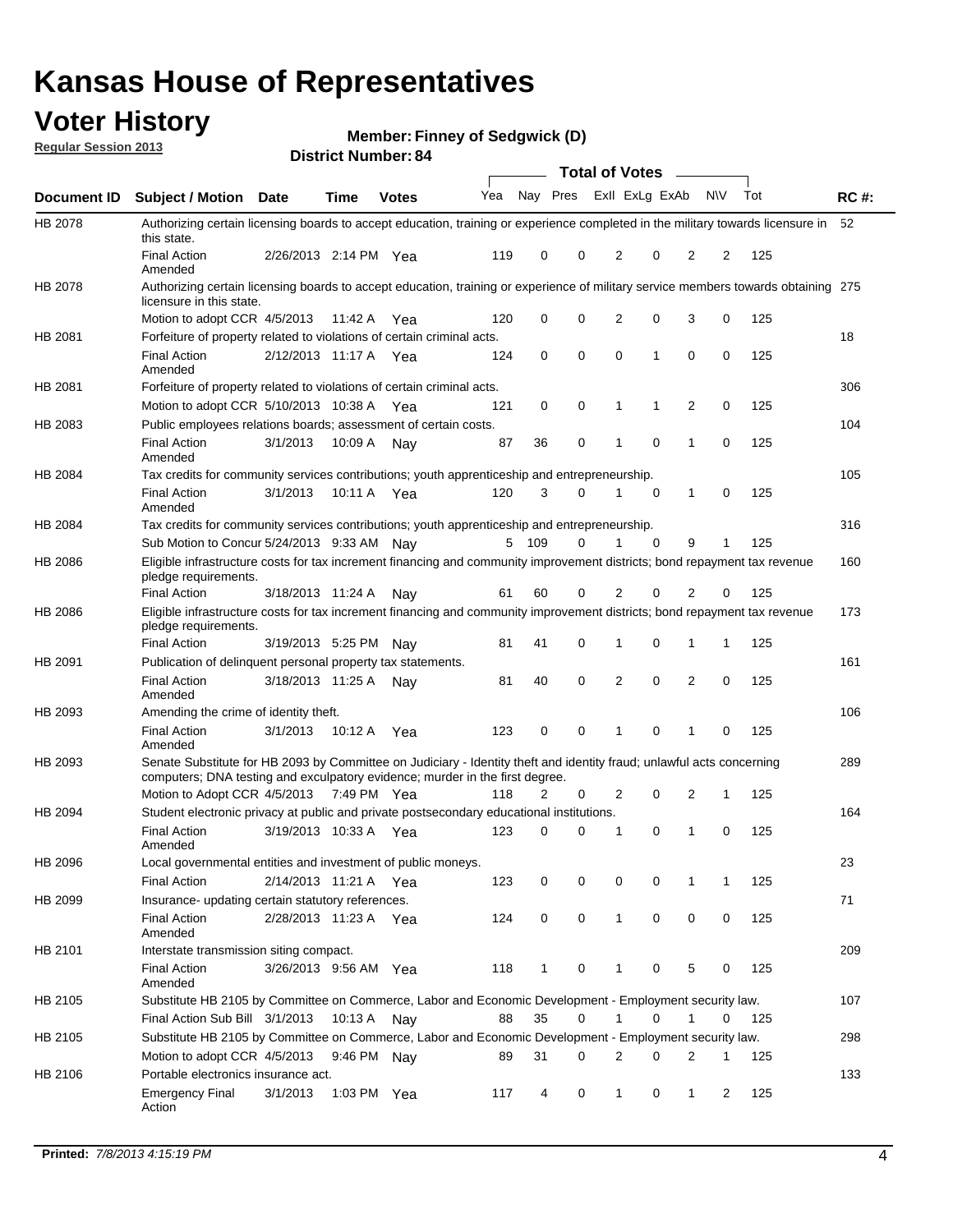## **Voter History**

**Member: Finney of Sedgwick (D)** 

**Regular Session 2013**

|             |                                                                                                                                                                                                                                                                      |                       | יט ויסטוווטנו וישוווט |              |     |                |             | <b>Total of Votes</b> |   | $\sim$         |                |     |             |
|-------------|----------------------------------------------------------------------------------------------------------------------------------------------------------------------------------------------------------------------------------------------------------------------|-----------------------|-----------------------|--------------|-----|----------------|-------------|-----------------------|---|----------------|----------------|-----|-------------|
| Document ID | <b>Subject / Motion Date</b>                                                                                                                                                                                                                                         |                       | <b>Time</b>           | <b>Votes</b> | Yea | Nay Pres       |             | Exll ExLg ExAb        |   |                | <b>NV</b>      | Tot | <b>RC#:</b> |
| HB 2107     | Insurance; enacting the electronic notice and document act.                                                                                                                                                                                                          |                       |                       |              |     |                |             |                       |   |                |                |     | 134         |
|             | <b>Emergency Final</b><br><b>Action Amend</b>                                                                                                                                                                                                                        | 3/1/2013              | 1:04 PM Yea           |              | 121 | 0              | 0           | 1                     | 0 | 1              | 2              | 125 |             |
| HB 2107     | Insurance; enacting the electronic notice and document act, return of premiums separate from the notice of adverse<br>underwriting decision, statutory updates, uninsurable health plan increase in lifetime limit, mandate lite, certain company<br>dividend plans. |                       |                       |              |     |                |             |                       |   |                |                |     | 281         |
|             | Motion to Adopt CCR 4/5/2013                                                                                                                                                                                                                                         |                       | 4:06 PM               | Nav          | 69  | 50             | 0           | 2                     | 0 | 3              | $\mathbf{1}$   | 125 |             |
| HB 2109     | School finance; military pupil count.                                                                                                                                                                                                                                |                       |                       |              |     |                |             |                       |   |                |                |     | 108         |
|             | <b>Final Action</b>                                                                                                                                                                                                                                                  | 3/1/2013              | 10:15A                | Yea          | 104 | 19             | 0           | 1                     | 0 | $\mathbf{1}$   | 0              | 125 |             |
| HB 2109     | Enacting the Kansas children's protection act.                                                                                                                                                                                                                       |                       |                       |              |     |                |             |                       |   |                |                |     | 277         |
|             | Motion to Adopt CCR 4/5/2013                                                                                                                                                                                                                                         |                       | 12:31 P               | Yea          | 116 | $\overline{2}$ | 0           | 2                     | 0 | 3              | $\overline{2}$ | 125 |             |
| HB 2112     | Campaign finance; transfer of campaign money to another candidacy.                                                                                                                                                                                                   |                       |                       |              |     |                |             |                       |   |                |                |     | 72          |
|             | <b>Final Action</b><br>Amended                                                                                                                                                                                                                                       | 2/28/2013 11:25 A     |                       | Nay          | 95  | 29             | 0           | 1                     | 0 | 0              | 0              | 125 |             |
| HB 2114     | Debt setoff; collection assistance fee.                                                                                                                                                                                                                              |                       |                       |              |     |                |             |                       |   |                |                |     | 21          |
|             | <b>Final Action</b>                                                                                                                                                                                                                                                  | 2/13/2013 11:34 A     |                       | Yea          | 90  | 32             | 0           | 0                     | 0 | 3              | 0              | 125 |             |
| HB 2115     | Relating to the employment of retired judges and justices.                                                                                                                                                                                                           |                       |                       |              |     |                |             |                       |   |                |                |     | 73          |
|             | <b>Final Action</b>                                                                                                                                                                                                                                                  | 2/28/2013 11:27 A     |                       | Yea          | 124 | 0              | $\mathbf 0$ | 1                     | 0 | 0              | 0              | 125 |             |
| HB 2115     | Courts; employment of retired judges and justices; court debt setoff.                                                                                                                                                                                                |                       |                       |              |     |                |             |                       |   |                |                |     | 309         |
|             | Motion to Adopt CCR 5/14/2013 2:14 PM Yea                                                                                                                                                                                                                            |                       |                       |              | 100 | 13             | 0           | 1                     | 0 | 9              | $\overline{2}$ | 125 |             |
| HB 2118     | Preservation of historic property; environs authority deleted.                                                                                                                                                                                                       |                       |                       |              |     |                |             |                       |   |                |                |     | 62          |
|             | <b>Final Action</b>                                                                                                                                                                                                                                                  | 2/27/2013 12:30 P     |                       | Yea          | 99  | 24             | 0           | 1                     | 0 | $\mathbf{1}$   | 0              | 125 |             |
| HB 2120     | Updating provisions relating to the Kansas bureau of investigations DNA database.                                                                                                                                                                                    |                       |                       |              |     |                |             |                       |   |                |                |     | 109         |
|             | <b>Final Action</b><br>Amended                                                                                                                                                                                                                                       | 3/1/2013              | 10:16 A               | Yea          | 121 | 2              | 0           | 1                     | 0 | 1              | 0              | 125 |             |
| HB 2120     | Updating provisions relating to DNA collection and DNA evidence; amending the definition of a bet for purposes of the Kansas 302<br>criminal code; sentencing for possession of a firearm during a drug felony                                                       |                       |                       |              |     |                |             |                       |   |                |                |     |             |
|             | Motion to adopt CCR 5/9/2013                                                                                                                                                                                                                                         |                       | 11:32 A Yea           |              | 74  | 49             | 0           |                       | 0 | 1              | 0              | 125 |             |
| HB 2122     | Real estate brokers and salespersons; licensing requirements; sales transaction requirements.                                                                                                                                                                        |                       |                       |              |     |                |             |                       |   |                |                |     | 37          |
|             | <b>Final Action</b><br>Amended                                                                                                                                                                                                                                       | 2/20/2013 11:13 A Yea |                       |              | 121 | 1              | 0           |                       | 0 | 2              | 0              | 125 |             |
| HB 2125     | Increasing real estate broker's and salesperson's license fees.                                                                                                                                                                                                      |                       |                       |              |     |                |             |                       |   |                |                |     | 38          |
|             | <b>Final Action</b>                                                                                                                                                                                                                                                  | 2/20/2013 12:16 P     |                       | Yea          | 71  | 50             | 1           | 0                     | 0 | 0              | 3              | 125 |             |
| HB 2128     | Open records act; exceptions.                                                                                                                                                                                                                                        |                       |                       |              |     |                |             |                       |   |                |                |     | 74          |
|             | <b>Final Action</b><br>Amended                                                                                                                                                                                                                                       | 2/28/2013 11:28 A     |                       | Yea          | 124 | 0              | 0           | 1                     | 0 | 0              | 0              | 125 |             |
| HB 2128     | Open records act; exceptions.                                                                                                                                                                                                                                        |                       |                       |              |     |                |             |                       |   |                |                |     | 259         |
|             | Motion to Concur                                                                                                                                                                                                                                                     | 4/3/2013              | 10:29 A               | Yea          | 119 | 0              | 0           | 1                     | 0 | 3              | $\overline{2}$ | 125 |             |
| HB 2130     | Elections; petition circulators.                                                                                                                                                                                                                                     |                       |                       |              |     |                |             |                       |   |                |                |     | 30          |
|             | <b>Final Action</b>                                                                                                                                                                                                                                                  | 2/18/2013 11:17 A     |                       | Yea          | 118 | $\mathbf{1}$   | 0           | $\overline{c}$        | 0 | 4              | 0              | 125 |             |
| HB 2135     | Property tax exemption; military housing.                                                                                                                                                                                                                            |                       |                       |              |     |                |             |                       |   |                |                |     | 162         |
|             | <b>Final Action</b>                                                                                                                                                                                                                                                  | 3/18/2013 11:27 A     |                       | Yea          | 117 | 4              | 0           | $\overline{c}$        | 0 | $\overline{2}$ | 0              | 125 |             |
| HB 2138     | Repealing statutes related to oil and gas.                                                                                                                                                                                                                           |                       |                       |              |     |                |             |                       |   |                |                |     | 53          |
|             | <b>Final Action</b><br>Amended                                                                                                                                                                                                                                       | 2/26/2013 2:16 PM Yea |                       |              | 119 | 0              | 0           | 2                     | 0 | $\overline{2}$ | $\overline{2}$ | 125 |             |
| HB 2139     | Canceled warrants.                                                                                                                                                                                                                                                   |                       |                       |              |     |                |             |                       |   |                |                |     | 75          |
|             | <b>Final Action</b><br>Amended                                                                                                                                                                                                                                       | 2/28/2013 11:30 A     |                       | Nay          | 99  | 25             | 0           | 1                     | 0 | 0              | 0              | 125 |             |
| HB 2139     | Canceled warrants.                                                                                                                                                                                                                                                   |                       |                       |              |     |                |             |                       |   |                |                |     | 266         |
|             | Motion to Concur                                                                                                                                                                                                                                                     | 4/4/2013              | 2:40 PM               | Yea          | 114 | 8              | 0           | 1                     | 0 | 2              | 0              | 125 |             |
| HB 2140     | Repealing K.S.A. 72-60b03                                                                                                                                                                                                                                            |                       |                       |              |     |                |             |                       |   |                |                |     | 39          |
|             | <b>Final Action</b>                                                                                                                                                                                                                                                  | 2/20/2013 12:17 P     |                       | Yea          | 122 | 0              | 0           | 0                     | 0 | 0              | 3              | 125 |             |
|             |                                                                                                                                                                                                                                                                      |                       |                       |              |     |                |             |                       |   |                |                |     |             |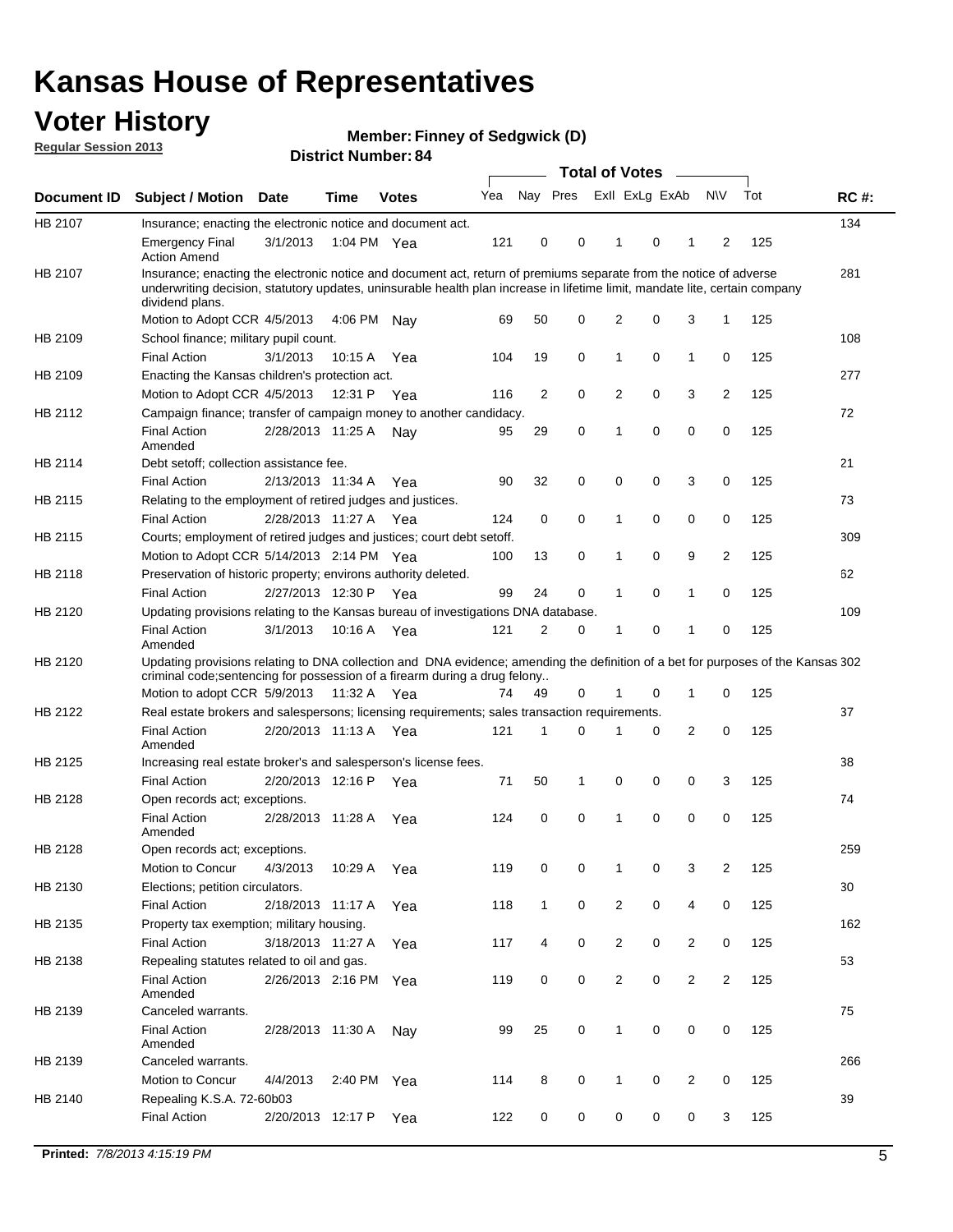## **Voter History**

**Member: Finney of Sedgwick (D)** 

**Regular Session 2013**

|             |                                                                                                                                              |          |                       |              |     |             | <b>Total of Votes</b>   |              |   | <b>Contract Contract</b> |           |     |             |
|-------------|----------------------------------------------------------------------------------------------------------------------------------------------|----------|-----------------------|--------------|-----|-------------|-------------------------|--------------|---|--------------------------|-----------|-----|-------------|
| Document ID | <b>Subject / Motion Date</b>                                                                                                                 |          | Time                  | <b>Votes</b> | Yea |             | Nay Pres ExII ExLg ExAb |              |   |                          | <b>NV</b> | Tot | <b>RC#:</b> |
| HB 2141     | Repealer; elections process for certain unified school districts.                                                                            |          |                       |              |     |             |                         |              |   |                          |           |     | 24          |
|             | <b>Final Action</b>                                                                                                                          |          | 2/14/2013 11:23 A Yea |              | 123 | 0           | 0                       | 0            | 0 | 1                        | 1         | 125 |             |
| HB 2142     | Certain educational statutes concerning USD land transfers and higher education loan and grant programs.                                     |          |                       |              |     |             |                         |              |   |                          |           |     | 40          |
|             | <b>Final Action</b>                                                                                                                          |          | 2/20/2013 12:19 P Yea |              | 122 | 0           | 0                       | $\Omega$     | 0 | $\Omega$                 | 3         | 125 |             |
| HB 2143     | Repealing outdated provisions relating to the purchase of certain real estate by the department of corrections.                              |          |                       |              |     |             |                         |              |   |                          |           |     | 34          |
|             | <b>Final Action</b>                                                                                                                          |          | 2/20/2013 11:09 A Yea |              | 122 | 0           | 0                       | 1            | 0 | $\overline{2}$           | 0         | 125 |             |
| HB 2144     | Repealing unnecessary statutes relating to juveniles.                                                                                        |          |                       |              |     |             |                         |              |   |                          |           |     | 76          |
|             | <b>Final Action</b>                                                                                                                          |          | 2/28/2013 11:32 A Yea |              | 124 | $\mathbf 0$ | 0                       | 1            | 0 | 0                        | 0         | 125 |             |
| HB 2145     | Repealing K.S.A. 75-5028; concerning the sale of real estate by the secretary of transportation.                                             |          |                       |              |     |             |                         |              |   |                          |           |     | 35          |
|             | <b>Final Action</b>                                                                                                                          |          | 2/20/2013 11:11 A Yea |              | 122 | 0           | 0                       | 1            | 0 | 2                        | 0         | 125 |             |
| HB 2146     | Repealing the cancer drug repository program K.S.A. 2012 Supp. 65-1664 through 65-1667 and amending K.S.A. 2012 Supp. 77<br>65-1636.         |          |                       |              |     |             |                         |              |   |                          |           |     |             |
|             | <b>Final Action</b>                                                                                                                          |          | 2/28/2013 11:33 A     | Yea          | 124 | 0           | 0                       | 1            | 0 | 0                        | 0         | 125 |             |
| HB 2147     | Repealer; use of metric system on certain road signs and markers, moving of heavy vehicles on bridges or culverts, interstate 94<br>bridges. |          |                       |              |     |             |                         |              |   |                          |           |     |             |
|             | <b>Final Action</b>                                                                                                                          | 3/1/2013 |                       | 9:52 AM Yea  | 123 | $\mathbf 0$ | 0                       |              | 0 | 1                        | 0         | 125 |             |
| HB 2148     | Repealers; postsecondary education scholarship provisions.                                                                                   |          |                       |              |     |             |                         |              |   |                          |           |     | 41          |
|             | <b>Final Action</b>                                                                                                                          |          | 2/20/2013 12:21 P     | Yea          | 106 | 16          | 0                       | $\mathbf 0$  | 0 | $\mathbf 0$              | 3         | 125 |             |
| HB 2149     | Repealers; postsecondary education student loans and tuition grants.                                                                         |          |                       |              |     |             |                         |              |   |                          |           |     | 42          |
|             | <b>Final Action</b>                                                                                                                          |          | 2/20/2013 12:22 P     | Yea          | 108 | 14          | 0                       | 0            | 0 | $\Omega$                 | 3         | 125 |             |
| HB 2149     | Repealing a \$500,000 transfer from highway patrol training center fund to the state general fund.                                           |          |                       |              |     |             |                         |              |   |                          |           |     | 314         |
|             | Motion to Concur                                                                                                                             |          | 5/23/2013 10:22 A Yea |              | 113 | 0           | 0                       |              | 0 | 8                        | 3         | 125 |             |
| HB 2150     | Repealers; workforce development loan program act.                                                                                           |          |                       |              |     |             |                         |              |   |                          |           |     | 78          |
|             | <b>Final Action</b>                                                                                                                          |          | 2/28/2013 11:34 A     | Nav          | 94  | 30          | 0                       | 1            | 0 | 0                        | 0         | 125 |             |
| HB 2150     | Senate Substitute for HB 2150 by Committee on Commerce--Concerning the Kansas employment first oversight commission.                         |          |                       |              |     |             |                         |              |   |                          |           |     | 267         |
|             | Motion to Concur                                                                                                                             |          | 4/4/2013 2:44 PM Yea  |              | 110 | 12          | 0                       | 1            | 0 | 2                        | 0         | 125 |             |
| HB 2151     | Repealers; report on medically underserved areas of the state.                                                                               |          |                       |              |     |             |                         |              |   |                          |           |     | 63          |
|             | <b>Final Action</b>                                                                                                                          |          | 2/27/2013 12:31 P     | Yea          | 123 | 0           | 0                       | 1            | 0 | 1                        | 0         | 125 |             |
| HB 2152     | Repealer: uniform land sales practices act.                                                                                                  |          |                       |              |     |             |                         |              |   |                          |           |     | 36          |
|             | <b>Final Action</b>                                                                                                                          |          | 2/20/2013 11:12 A     | Yea          | 122 | 0           | 0                       | 1            | 0 | 2                        | 0         | 125 |             |
| HB 2153     | Unused medications act; dontating entities.                                                                                                  |          |                       |              |     |             |                         |              |   |                          |           |     | 64          |
|             | <b>Final Action</b><br>Amended                                                                                                               |          | 2/27/2013 12:33 P     | Yea          | 123 | 0           | 0                       | 1            | 0 | $\mathbf{1}$             | 0         | 125 |             |
| HB 2154     | Senate Substitute for HB 2154 by Committee on Public Health and Welfare--Cosmetology; relating to licensure and renewal of 31                |          |                       |              |     |             |                         |              |   |                          |           |     |             |
|             | persons, salons and clinics.<br><b>Final Action</b><br>Amended                                                                               |          | 2/18/2013 11:19 A     | Yea          | 119 | 0           | 0                       | 2            | 0 | 4                        | 0         | 125 |             |
| HB 2155     | Cosmetology; relating to licensure and renewal.                                                                                              |          |                       |              |     |             |                         |              |   |                          |           |     | 32          |
|             | <b>Final Action</b><br>Amended                                                                                                               |          | 2/18/2013 11:21 A Yea |              | 119 | 0           | 0                       | 2            | 0 |                          | 0         | 125 |             |
| HB 2156     | Repealers; school finance; area vocational school fund; local effort as applied to U.S.D. No. 450                                            |          |                       |              |     |             |                         |              |   |                          |           |     | 43          |
|             | <b>Final Action</b>                                                                                                                          |          | 2/20/2013 12:23 P     | Yea          | 122 | 0           | 0                       | 0            | 0 | 0                        | 3         | 125 |             |
| HB 2160     | Quality care assessment on skilled nursing care facilities.                                                                                  |          |                       |              |     |             |                         |              |   |                          |           |     | 144         |
|             | <b>Final Action</b>                                                                                                                          | 3/7/2013 |                       | 12:13 P Yea  | 100 | 21          | 0                       | 1            | 0 | 3                        | 0         | 125 |             |
| HB 2162     | Prohibition on use of state appropriated moneys to lobby relating to gun control at federal, state and local ogvernment level.               |          |                       |              |     |             |                         |              |   |                          |           |     | 79          |
|             | <b>Final Action</b><br>Amended                                                                                                               |          | 2/28/2013 11:36 A Yea |              | 120 | 4           | 0                       | 1            | 0 | 0                        | 0         | 125 |             |
| HB 2162     | Prohibition on use of state appropriated moneys to lobby at federal, state and local government levels relating to gun control.              |          |                       |              |     |             |                         |              |   |                          |           |     | 312         |
|             | Motion to adopt CCR 5/21/2013 2:52 PM Nay                                                                                                    |          |                       |              | 83  | 28          | 0                       |              | 0 | 13                       | 0         | 125 |             |
| HB 2163     | Relating to garnishment proceedings.                                                                                                         |          |                       |              |     |             |                         |              |   |                          |           |     | 80          |
|             | <b>Final Action</b>                                                                                                                          |          | 2/28/2013 11:37 A Yea |              | 124 | 0           | 0                       | $\mathbf{1}$ | 0 | 0                        | 0         | 125 |             |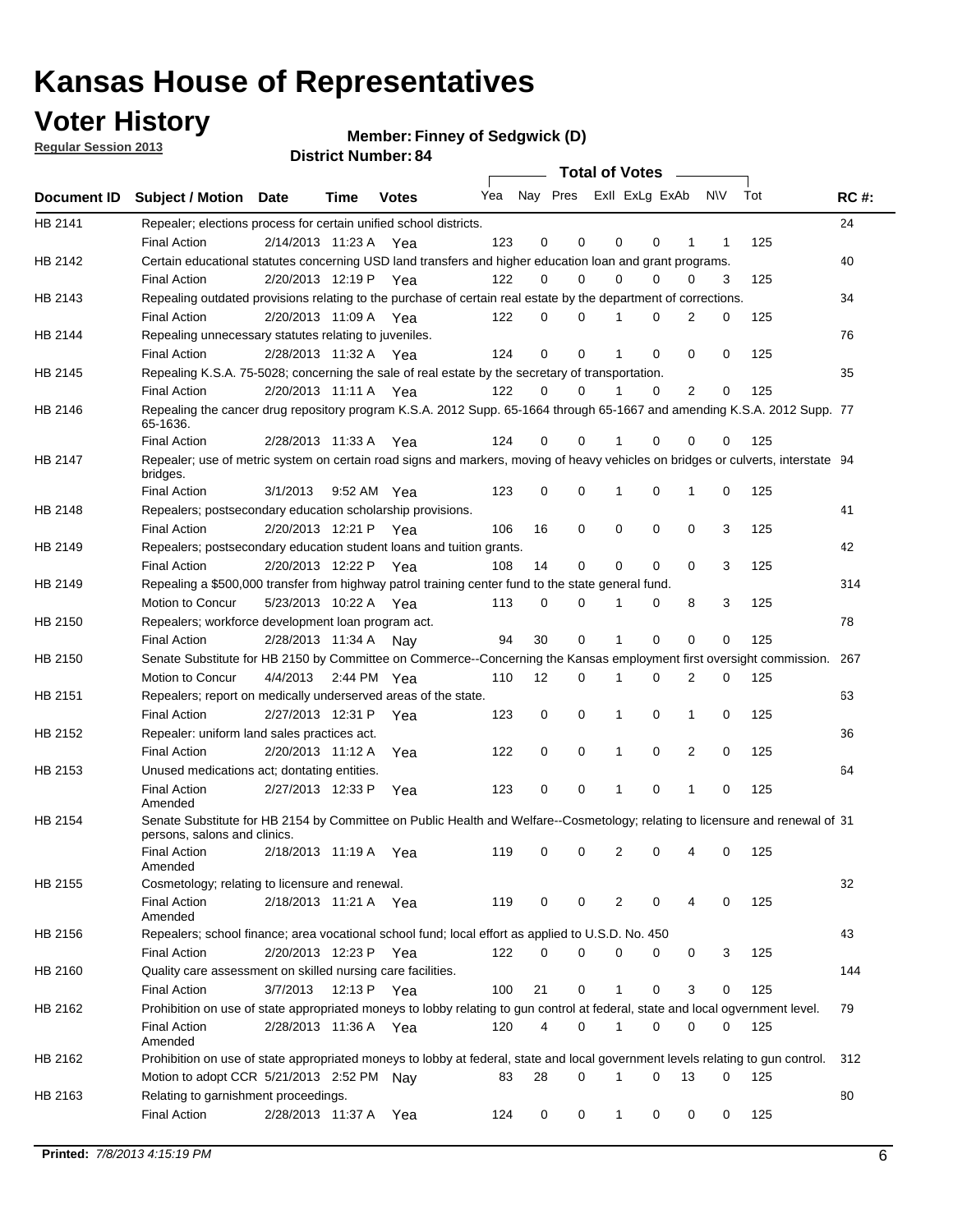## **Voter History**

**Member: Finney of Sedgwick (D)** 

**Regular Session 2013**

|             |                                                                                                                                                                                                                                    |                       | ט הסעוווטנו ועווווטכו |              |     |          |          | <b>Total of Votes</b> |   | $\overline{\phantom{a}}$ |                |     |             |
|-------------|------------------------------------------------------------------------------------------------------------------------------------------------------------------------------------------------------------------------------------|-----------------------|-----------------------|--------------|-----|----------|----------|-----------------------|---|--------------------------|----------------|-----|-------------|
| Document ID | <b>Subject / Motion Date</b>                                                                                                                                                                                                       |                       | Time                  | <b>Votes</b> | Yea | Nay Pres |          | Exll ExLg ExAb        |   |                          | <b>NV</b>      | Tot | <b>RC#:</b> |
| HB 2164     | Relating to jurors; information disqualifying prospective juror from jury service.                                                                                                                                                 |                       |                       |              |     |          |          |                       |   |                          |                |     | 47          |
|             | <b>Final Action</b><br>Amended                                                                                                                                                                                                     | 2/25/2013 12:12 P     |                       | Nav          | 75  | 45       | 0        | 0                     | 0 | 0                        | 5              | 125 |             |
| HB 2164     | Juries and grand juries.                                                                                                                                                                                                           |                       |                       |              |     |          |          |                       |   |                          |                |     | 284         |
|             | Motion to Adopt CCR 4/5/2013                                                                                                                                                                                                       |                       | 5:53 PM               | Nav          | 92  | 28       | 0        | 2                     | 0 | $\overline{2}$           | $\mathbf{1}$   | 125 |             |
| HB 2166     | Sub HB 2166 by Committee on Judiciary -- Relating to the medical assistance recovery program.                                                                                                                                      |                       |                       |              |     |          |          |                       |   |                          |                |     | 165         |
|             | Final Action Sub Bill 3/19/2013 10:34 A Yea<br>Amended                                                                                                                                                                             |                       |                       |              | 112 | 11       | $\Omega$ |                       | 0 | 1                        | 0              | 125 |             |
| HB 2167     | Establishing Native American legislative day at the capitol.                                                                                                                                                                       |                       |                       |              |     |          |          |                       |   |                          |                |     | 54          |
|             | <b>Final Action</b>                                                                                                                                                                                                                | 2/26/2013 2:17 PM Yea |                       |              | 119 | 0        | $\Omega$ | 2                     | 0 | $\overline{2}$           | 2              | 125 |             |
| HB 2167     | Senate Substitute for HB 2167 by Committee on Federal and State Affairs -- Concerning fireworks; regulations thereof.                                                                                                              |                       |                       |              |     |          |          |                       |   |                          |                |     | 261         |
|             | Motion to Concur                                                                                                                                                                                                                   | 4/4/2013              | 11:11 A Yea           |              | 100 | 23       | 0        | 1                     | 0 | 1                        | 0              | 125 |             |
| HB 2169     | Allowing for proceedings to determine final disposition of prisoner's pending probation revocations.                                                                                                                               |                       |                       |              |     |          |          |                       |   |                          |                |     | 49          |
|             | <b>Final Action</b>                                                                                                                                                                                                                | 2/26/2013 2:10 PM Yea |                       |              | 119 | 0        | 0        | 0                     | 0 | 0                        | 6              | 125 |             |
| HB 2170     | Concerning sentencing dispositions, probation and postrelease supervision.                                                                                                                                                         |                       |                       |              |     |          |          |                       |   |                          |                |     | 110         |
|             | <b>Final Action</b><br>Amended                                                                                                                                                                                                     | 3/1/2013              | 10:23 A Yea           |              | 79  | 44       | 0        | 1                     | 0 | 1                        | 0              | 125 |             |
| HB 2170     | Concerning sentencing dispositions, probation and postrelease supervision.                                                                                                                                                         |                       |                       |              |     |          |          |                       |   |                          |                |     | 256         |
|             | Motion to Concur                                                                                                                                                                                                                   | 4/1/2013              | 10:54 A Yea           |              | 75  | 44       | 0        | 1                     | 0 | $\overline{2}$           | 3              | 125 |             |
| HB 2172     | Cemeteries; cemetery corporations and cemetery merchandise.                                                                                                                                                                        |                       |                       |              |     |          |          |                       |   |                          |                |     | 81          |
|             | <b>Final Action</b><br>Amended                                                                                                                                                                                                     | 2/28/2013 11:38 A Yea |                       |              | 124 | 0        | 0        | 1                     | 0 | $\Omega$                 | 0              | 125 |             |
| HB 2176     | The Eisenhower foundation license plate.                                                                                                                                                                                           |                       |                       |              |     |          |          |                       |   |                          |                |     | 57          |
|             | <b>Final Action</b>                                                                                                                                                                                                                | 2/27/2013 12:11 P     |                       | Yea          | 112 | 11       | $\Omega$ | 0                     | 0 | 1                        | 1              | 125 |             |
| HB 2177     | Relating to motor carriers; concerning safety rules and regulations; certificates of convenience and necessity; transportation of 55<br>certain materials.                                                                         |                       |                       |              |     |          |          |                       |   |                          |                |     |             |
|             | <b>Final Action</b><br>Amended                                                                                                                                                                                                     | 2/26/2013 2:18 PM Yea |                       |              | 119 | 0        | $\Omega$ | 2                     | 0 | $\overline{2}$           | $\overline{2}$ | 125 |             |
| HB 2179     | Amending the secretary of labor's role of taking assignment of wage claims.                                                                                                                                                        |                       |                       |              |     |          |          |                       |   |                          |                |     | 111         |
|             | <b>Final Action</b><br>Amended                                                                                                                                                                                                     | 3/1/2013              | 10:24 A               | Nav          | 87  | 36       | 0        | 1                     | 0 | 1                        | 0              | 125 |             |
| HB 2181     | Authorizing licensing bodies to accept certain online distance education courses towards licensure for military service member 55<br>applicants                                                                                    |                       |                       |              |     |          |          |                       |   |                          |                |     |             |
|             | <b>Final Action</b>                                                                                                                                                                                                                | 2/27/2013 12:34 P     |                       | Yea          | 123 | 0        | 0        |                       | 0 | 1                        | 0              | 125 |             |
| HB 2182     | Relating to grand juries.                                                                                                                                                                                                          |                       |                       |              |     |          |          |                       |   |                          |                |     | 152         |
|             | <b>Final Action</b><br>Amended                                                                                                                                                                                                     | 3/13/2013 11:20 A     |                       | Nav          | 100 | 24       | 0        | 0                     | 0 | 1                        | 0              | 125 |             |
| HB 2183     | Substitute HB 2183 by Committee on Health and Human Services - - designation and control of infectious and contagious<br>diseases.                                                                                                 |                       |                       |              |     |          |          |                       |   |                          |                |     | 112         |
|             | Final Action Sub Bill 3/1/2013<br>Amended                                                                                                                                                                                          |                       | 10:26 A Yea           |              | 122 | 1        | 0        | 1                     | 0 | 1                        | 0              | 125 |             |
| HB 2183     | Substitute HB 2183 by Committee on Health and Human Services -- department of health and environment statutory duties<br>and functions, infectious and contagious diseases, laboratory services, health information technology and |                       |                       |              |     |          |          |                       |   |                          |                |     | 297         |
|             | Motion to Adopt CCR 4/5/2013                                                                                                                                                                                                       |                       | 9:37 PM Yea           |              | 120 | 0        | 0        | 2                     | 0 | 2                        | 1              | 125 |             |
| HB 2185     | Consolidation of citites and counties; dual majority vote.                                                                                                                                                                         |                       |                       |              |     |          |          |                       |   |                          |                |     | 113         |
|             | <b>Final Action</b><br>Amended                                                                                                                                                                                                     | 3/1/2013              | 10:27 A Yea           |              | 119 | 4        | 0        | 1                     | 0 | $\mathbf{1}$             | 0              | 125 |             |
| HB 2193     | Public facilities; accessiblity standards for disabled persons.                                                                                                                                                                    |                       |                       |              |     |          |          |                       |   |                          |                |     | 145         |
|             | <b>Final Action</b>                                                                                                                                                                                                                | 3/7/2013              | 12:14 P               | Yea          | 121 | 0        | 0        | 1                     | 0 | 3                        | 0              | 125 |             |
| HB 2195     | Claims against the state; 2012 Joint Committee recommendations.                                                                                                                                                                    |                       |                       |              |     |          |          |                       |   |                          |                |     | 146         |
|             | <b>Final Action</b><br>Amended                                                                                                                                                                                                     | 3/7/2013              | 12:16 P Yea           |              | 110 | 10       | 0        | 1                     | 0 | 3                        | 1              | 125 |             |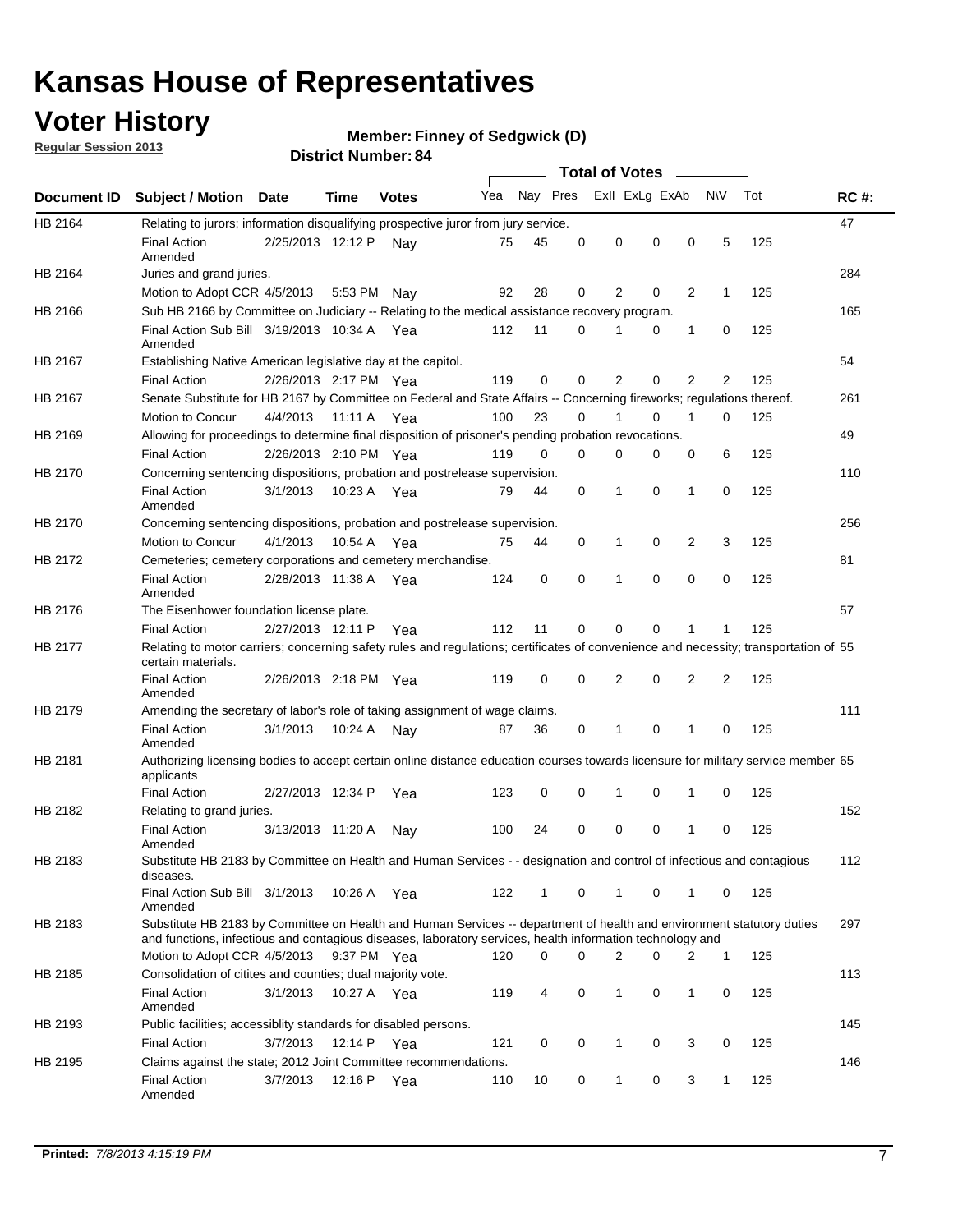## **Voter History**

**Member: Finney of Sedgwick (D)** 

**Regular Session 2013**

|                |                                                                                                                                                                             |                       |             |              |     |          |   | <b>Total of Votes</b> |   |              |            |     |             |
|----------------|-----------------------------------------------------------------------------------------------------------------------------------------------------------------------------|-----------------------|-------------|--------------|-----|----------|---|-----------------------|---|--------------|------------|-----|-------------|
| Document ID    | <b>Subject / Motion Date</b>                                                                                                                                                |                       | Time        | <b>Votes</b> | Yea | Nay Pres |   | Exll ExLg ExAb        |   |              | <b>N/A</b> | Tot | <b>RC#:</b> |
| HB 2197        | Kansas state high school activities association; membership of board of directors and executive board.                                                                      |                       |             |              |     |          |   |                       |   |              |            |     | 249         |
|                | Emergency Final<br><b>Action Amend</b>                                                                                                                                      | 3/26/2013 8:46 PM     |             | Nav          | 69  | 53       | 0 |                       | 0 | 2            | 0          | 125 |             |
| HB 2199        | Second amendment protection act.                                                                                                                                            |                       |             |              |     |          |   |                       |   |              |            |     | 157         |
|                | <b>Final Action</b><br>Amended                                                                                                                                              | 3/14/2013 11:34 A     |             | Nav          | 94  | 29       | 0 | 0                     | 0 | 2            | 0          | 125 |             |
| HB 2199        | Senate Substitute for HB 2199 by Committee on Federal and State Affairs--Secretary of Administration; successor; diretor of                                                 |                       |             |              |     |          |   |                       |   |              |            |     | 313         |
|                | accounts and reports; certain rules and regulations; Kansas liguor control act.                                                                                             |                       |             |              |     |          |   |                       |   |              |            |     |             |
|                | Motion to adopt CCR 5/22/2013 2:17 PM Yea                                                                                                                                   |                       |             |              | 89  | 23       | 0 | 1                     | 0 | 12           | 0          | 125 |             |
| HB 2200        | Executive chief information technology officer; office of information tehcnology services.                                                                                  |                       |             |              |     |          |   |                       |   |              |            |     | 114         |
|                | <b>Final Action</b><br>Amended                                                                                                                                              | 3/1/2013              | 10:28 A     | Yea          | 121 | 2        | 0 | 1                     | 0 | 1            | 0          | 125 |             |
| HB 2201        | Telecommunications; regulation by the state corporation commission and distributions from the Kansas universal service<br>fund.                                             |                       |             |              |     |          |   |                       |   |              |            |     | 33          |
|                | <b>Final Action</b><br>Amended                                                                                                                                              | 2/18/2013 11:24 A     |             | Yea          | 118 | 1        | 0 | 2                     | 0 | 4            | 0          | 125 |             |
| HB 2201        | Telecommunications; regulation by the state corporation commission and distributions from the Kansas universal service<br>fund.                                             |                       |             |              |     |          |   |                       |   |              |            |     | 278         |
|                | Motion to Adopt CCR 4/5/2013                                                                                                                                                |                       | 12:57 P     | Yea          | 99  | 20       | 0 | 2                     | 0 | 3            | 1          | 125 |             |
| HB 2202        | Providing automatic relief from certain motor carrier restrictions upon the governor's declaration of emergency.                                                            |                       |             |              |     |          |   |                       |   |              |            |     | 44          |
|                | <b>Final Action</b><br>Amended                                                                                                                                              | 2/20/2013 12:25 P     |             | Yea          | 122 | 0        | 0 | 0                     | 0 | 0            | 3          | 125 |             |
| HB 2203        | Relating to exercise of religion.                                                                                                                                           |                       |             |              |     |          |   |                       |   |              |            |     | 115         |
|                | <b>Final Action</b><br>Amended                                                                                                                                              | 3/1/2013              | 10:31 A     | Yea          | 109 | 14       | 0 | 1                     | 0 | 1            | 0          | 125 |             |
| HB 2203        | Relating to exercise of religion.                                                                                                                                           |                       |             |              |     |          |   |                       |   |              |            |     | 200         |
|                | Motion to Concur                                                                                                                                                            | 3/25/2013 9:41 AM     |             | Yea          | 109 | 12       | 0 | 2                     | 0 | 2            | 0          | 125 |             |
| HB 2204        | Relating to redemption of real property.                                                                                                                                    |                       |             |              |     |          |   |                       |   |              |            |     | 116         |
|                | <b>Final Action</b>                                                                                                                                                         | 3/1/2013              | 10:32 A     | Yea          | 123 | 0        | 0 | 1                     | 0 | 1            | 0          | 125 |             |
| HB 2204        | Amended<br>Extending the judicial branch surcharge for two years.                                                                                                           |                       |             |              |     |          |   |                       |   |              |            |     | 308         |
|                | Motion to adopt CCR 5/13/2013 10:38 A                                                                                                                                       |                       |             | Yea          | 121 | 1        | 0 | 0                     | 0 | 3            | 0          | 125 |             |
| HB 2205        | Adoption hearings; time and waiver of notice.                                                                                                                               |                       |             |              |     |          |   |                       |   |              |            |     | 117         |
|                | <b>Final Action</b>                                                                                                                                                         | 3/1/2013              | 10:33 A Yea |              | 123 | 0        | 0 | 1                     | 0 | 1            | 0          | 125 |             |
|                | Amended                                                                                                                                                                     |                       |             |              |     |          |   |                       |   |              |            |     |             |
| HB 2207        | Substitute HB 2207 by Committee on Agriculture and Natural Resources--Amending provisions relating to the regulation and<br>certification of animal feeding facilities.     |                       |             |              |     |          |   |                       |   |              |            |     | 56          |
|                | Final Action Sub Bill 2/26/2013 2:20 PM Yea                                                                                                                                 |                       |             |              | 119 | 0        | 0 | 2                     | 0 | 2            | 2          | 125 |             |
| <b>HB 2207</b> | Substitute HB 2207 by Committee on Agriculture and Natural Resources--Amending provisions relating to the regulation and 257<br>certification of animal feeding facilities. |                       |             |              |     |          |   |                       |   |              |            |     |             |
|                | Motion to Concur                                                                                                                                                            | 4/1/2013 2:23 PM Yea  |             |              | 119 | 0        | 0 | 1                     | 0 | 3            | 2          | 125 |             |
| HB 2209        | Amendments to the Kansas offender registration act.                                                                                                                         |                       |             |              |     |          |   |                       |   |              |            |     | 66          |
|                | <b>Final Action</b><br>Amended                                                                                                                                              | 2/27/2013 12:35 P Yea |             |              | 123 | 0        | 0 | $\mathbf{1}$          | 0 | $\mathbf{1}$ | 0          | 125 |             |
| HB 2210        | Elections; change of party affiliation.                                                                                                                                     |                       |             |              |     |          |   |                       |   |              |            |     | 132         |
|                | <b>Emergency Final</b><br><b>Action Amend</b>                                                                                                                               | 3/1/2013              | 1:02 PM Nay |              | 72  | 49       | 0 |                       | 0 | 1            | 2          | 125 |             |
| HB 2212        | Concerning the requirements to receiving a service grant through the veterans claims assistance program.                                                                    |                       |             |              |     |          |   |                       |   |              |            |     | 118         |
|                | Final Action                                                                                                                                                                | 3/1/2013              | 10:34 A Yea |              | 123 | 0        | 0 | $\mathbf{1}$          | 0 | 1            | 0          | 125 |             |
| HB 2213        | Member elections and retirement benefit determinations and one-time payments under KPERS act of 2015.                                                                       |                       |             |              |     |          |   |                       |   |              |            |     | 27          |
|                | <b>Final Action</b><br>Amended                                                                                                                                              | 2/15/2013 11:19 A Yea |             |              | 115 | 0        | 0 | 2                     | 2 | 3            | 3          | 125 |             |
| HB 2213        | Member elections and retirement benefit determinations and one-time payments under KPERS act of 2015.                                                                       |                       |             |              |     |          |   |                       |   |              |            |     | 311         |
|                | Motion to adopt CCR 5/20/2013 2:11 PM Yea                                                                                                                                   |                       |             |              | 104 | $\Omega$ | 0 | 1                     | 0 | 16           | 4          | 125 |             |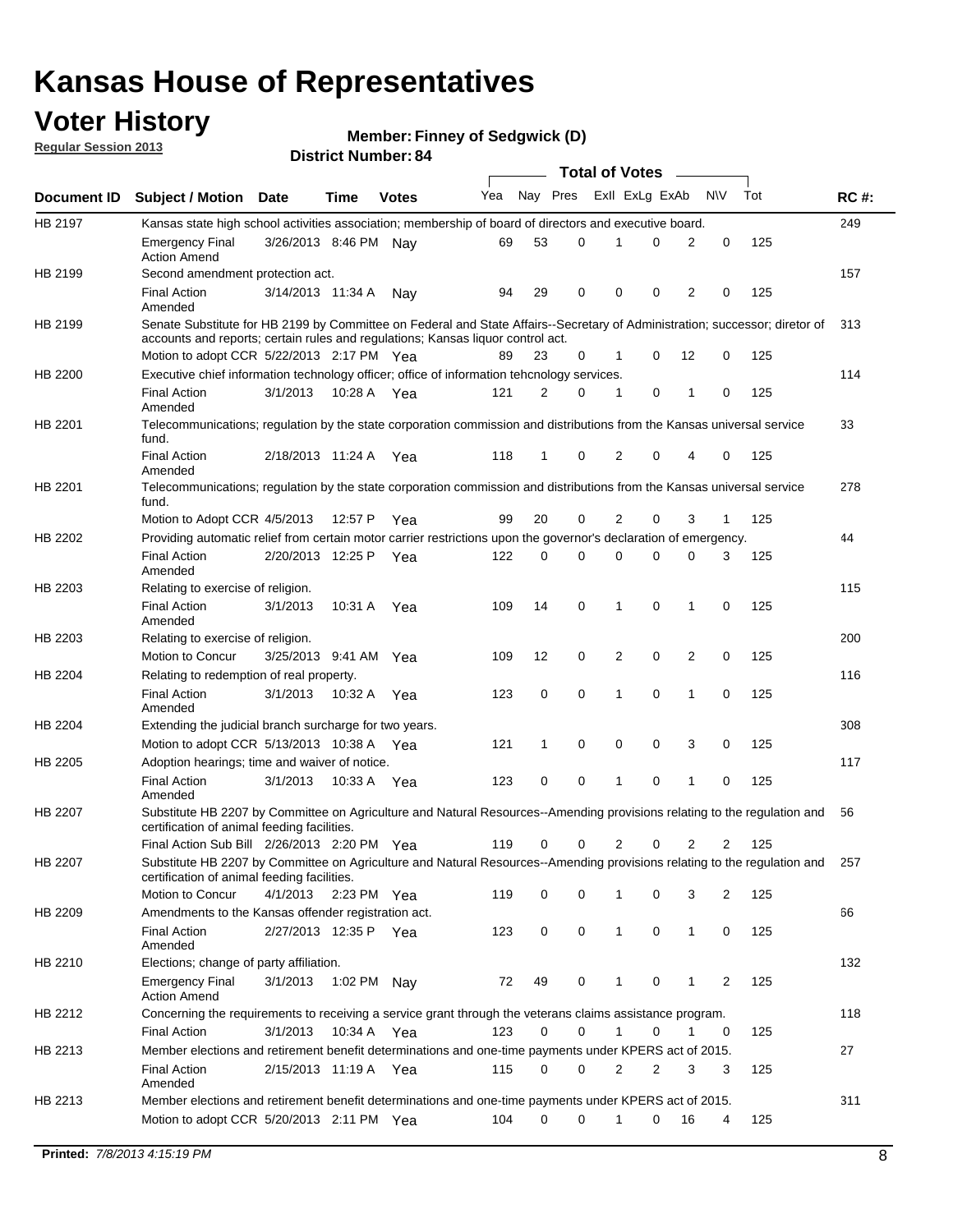## **Voter History**

**Member: Finney of Sedgwick (D)** 

**Regular Session 2013**

|             |                                                                                                                                                                                                       |                         |             |              |     |          |   | <b>Total of Votes</b> |          | $\overline{\phantom{a}}$ |              |     |             |
|-------------|-------------------------------------------------------------------------------------------------------------------------------------------------------------------------------------------------------|-------------------------|-------------|--------------|-----|----------|---|-----------------------|----------|--------------------------|--------------|-----|-------------|
| Document ID | <b>Subject / Motion Date</b>                                                                                                                                                                          |                         | Time        | <b>Votes</b> | Yea | Nay Pres |   | Exll ExLg ExAb        |          |                          | <b>NV</b>    | Tot | <b>RC#:</b> |
| HB 2216     | Repealing certain joint committees and amending related statutes; amending the joint committees on special claims against<br>the state.                                                               |                         |             |              |     |          |   |                       |          |                          |              |     | 119         |
|             | <b>Final Action</b><br>Amended                                                                                                                                                                        | 3/1/2013                | 10:36 A     | Nay          | 91  | 32       | 0 | 1                     | 0        | 1                        | 0            | 125 |             |
| HB 2216     | Repealing certain joint committees and amending related statutes; amending the joint committees on special claims against<br>the state.                                                               |                         |             |              |     |          |   |                       |          |                          |              |     | 323         |
|             | Motion to adopt CCR 6/2/2013                                                                                                                                                                          |                         | 12:18 A     | Nav          | 81  | 28       | 0 | 1                     | 0        | 6                        | 9            | 125 |             |
| HB 2217     | Creating the crime of female genital mutilation and setting the penalty.                                                                                                                              |                         |             |              |     |          |   |                       |          |                          |              |     | 120         |
|             | <b>Final Action</b><br>Amended                                                                                                                                                                        | 3/1/2013                | 10:37 A     | Yea          | 123 | 0        | 0 | 1                     | $\Omega$ | 1                        | 0            | 125 |             |
| HB 2218     | Driving under the influence of alcohol or drugs; tests; implied consent; administrative hearings.                                                                                                     |                         |             |              |     |          |   |                       |          |                          |              |     | 82          |
|             | <b>Final Action</b>                                                                                                                                                                                   | 2/28/2013 11:40 A Yea   |             |              | 124 | 0        | 0 |                       | $\Omega$ | 0                        | 0            | 125 |             |
| HB 2218     | Driving under the influence of alcohol or drugs; boating under the influence of alcohol or drugs; tests; implied consent;<br>administrative hearings; aggravated battery DUI.                         |                         |             |              |     |          |   |                       |          |                          |              |     | 303         |
|             | Motion to adopt CCR 5/9/2013                                                                                                                                                                          |                         | 11:46 A     | Yea          | 120 | 2        | 0 | 1                     | 0        | 1                        | 1            | 125 |             |
| HB 2221     | Enacting the equal access act; school employees; professional employees organization.                                                                                                                 |                         |             |              |     |          |   |                       |          |                          |              |     | 83          |
|             | <b>Final Action</b>                                                                                                                                                                                   | 2/28/2013 11:42 A       |             | Nav          | 71  | 53       | 0 | 1                     | 0        | 0                        | 0            | 125 |             |
| HB 2222     | School districts; bullying policies.                                                                                                                                                                  |                         |             |              |     |          |   |                       |          |                          |              |     | 141         |
|             | <b>Emergency Final</b><br><b>Action Amend</b>                                                                                                                                                         | 3/1/2013                | 1:13 PM     | Yea          | 119 | 1        | 1 | 1                     | 0        | 1                        | 2            | 125 |             |
| HB 2228     | Decreased employer payments to group insurance reserve fund for KPERS plan of death and long-term disability benefits<br>during fiscal years 2014 and 2015.                                           |                         |             |              |     |          |   |                       |          |                          |              |     | 28          |
|             | <b>Final Action</b><br>Amended                                                                                                                                                                        | 2/15/2013 11:21 A       |             | Yea          | 115 | 0        | 0 | 2                     | 2        | 3                        | 3            | 125 |             |
| HB 2231     | Substitute HB 2231 by Committee on Appropriations - Appropriations for FY 2014, FY 2015, FY 2016, FY 2017 and FY 2018<br>for various state agencies; capital improvement projects.                    |                         |             |              |     |          |   |                       |          |                          |              |     | 177         |
|             | Final Action Sub Bill 3/20/2013 10:29 A<br>Amended                                                                                                                                                    |                         |             | Nav          | 68  | 55       | 0 | 1                     | 0        | 1                        | 0            | 125 |             |
| HB 2234     | Contracts between the Kansas turnpike authority and the Kansas department of transportation.                                                                                                          |                         |             |              |     |          |   |                       |          |                          |              |     | 151         |
|             | <b>Final Action</b><br>Amended                                                                                                                                                                        | 3/11/2013 11:16 A       |             | Nav          | 81  | 41       | 0 | 0                     | 1        | 2                        | 0            | 125 |             |
| HB 2234     | Naming the secretary of transportation as the director of operations of the Kansas turnpike authority; pertaining to certain<br>contracts between the authority and the department of transportation. |                         |             |              |     |          |   |                       |          |                          |              |     | 299         |
|             | Motion to Adopt CCR 4/5/2013                                                                                                                                                                          |                         | 10:12 P     | Nav          | 76  | 44       | 0 | 2                     | 0        | 2                        | 1            | 125 |             |
| HB 2244     | Taxation of watercraft.<br><b>Emergency Final</b>                                                                                                                                                     | 3/26/2013 8:49 PM Yea   |             |              | 107 | 15       | 0 | 1                     | 0        | 2                        | 0            | 125 | 250         |
|             | <b>Action Amend</b>                                                                                                                                                                                   |                         |             |              |     |          |   |                       |          |                          |              |     |             |
| HB 2249     | City annexation of fire district land; double taxation; refund.                                                                                                                                       |                         |             |              |     |          |   |                       |          |                          |              |     | 121         |
|             | Final Action<br>Amended                                                                                                                                                                               | 3/1/2013  10:39 A   Nay |             |              | 101 | 22       | 0 | $\mathbf{1}$          | $\Omega$ | $\mathbf{1}$             | $\Omega$     | 125 |             |
| HB 2249     | Certain property issues; fire districts; historic preservation; solid waste.                                                                                                                          |                         |             |              |     |          |   |                       |          |                          |              |     | 310         |
|             | Motion to Adopt CCR 5/17/2013 10:25 A Yea                                                                                                                                                             |                         |             |              | 92  | 18       | 0 | 1                     | 0        | 14                       | 0            | 125 |             |
| HB 2252     | Eliminating the statute of limitations for prosecutions of rape and aggravated criminal sodomy.                                                                                                       |                         |             |              |     |          |   |                       |          |                          |              |     | 122         |
|             | <b>Final Action</b><br>Amended                                                                                                                                                                        | 3/1/2013                | 10:40 A Yea |              | 123 | 0        | 0 |                       | 0        | 1                        | 0            | 125 |             |
| HB 2253     | Abortion; prohibiting funding for abortion services; amending late-term abortion and woman's- right-to-know statutes.                                                                                 |                         |             |              |     |          |   |                       |          |                          |              |     | 178         |
|             | <b>Final Action</b><br>Amended                                                                                                                                                                        | 3/20/2013 10:31 A Nay   |             |              | 92  | 31       | 0 | 1                     | 0        | 1                        | 0            | 125 |             |
| HB 2253     | Abortion; prohibiting funding for abortion services; amending late-term abortion and woman's- right-to-know statutes.                                                                                 |                         |             |              |     |          |   |                       |          |                          |              |     | 301         |
|             | Motion to Adopt CCR 4/5/2013                                                                                                                                                                          |                         | 10:34 P     | Nav          | 90  | 30       | 0 | $\overline{2}$        | 0        | 2                        | $\mathbf{1}$ | 125 |             |
| HB 2255     | Economic development; investments in telecommunications machinery and equipment.                                                                                                                      |                         |             |              |     |          |   |                       |          |                          |              |     | 142         |
|             | EFA Sub Bill<br>Amended                                                                                                                                                                               | 3/1/2013                |             | 1:15 PM Nay  | 116 | 5        | 0 | 1                     | 0        | 1                        | 2            | 125 |             |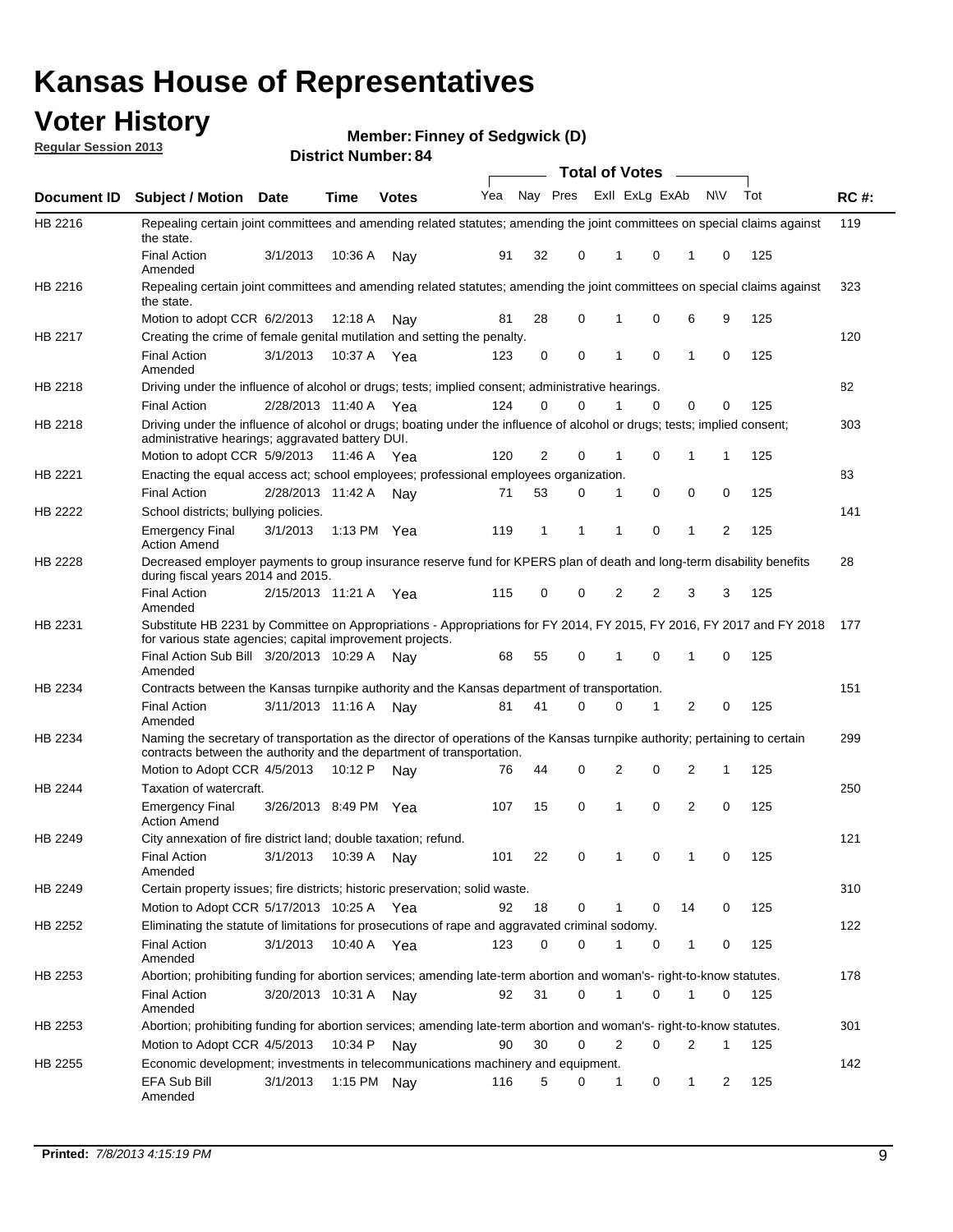## **Voter History**

**Member: Finney of Sedgwick (D)** 

**Regular Session 2013**

|                |                                                                                                                                                                                       |                       |             |              |     |                         |   | <b>Total of Votes</b> |              | $\sim$         |                |     |             |
|----------------|---------------------------------------------------------------------------------------------------------------------------------------------------------------------------------------|-----------------------|-------------|--------------|-----|-------------------------|---|-----------------------|--------------|----------------|----------------|-----|-------------|
| Document ID    | Subject / Motion Date                                                                                                                                                                 |                       | <b>Time</b> | <b>Votes</b> | Yea | Nay Pres Exll ExLg ExAb |   |                       |              |                | N\V            | Tot | <b>RC#:</b> |
| HB 2259        | Domestic relations; relating to dissolution of marriage;                                                                                                                              |                       |             |              |     |                         |   |                       |              |                |                |     | 58          |
|                | <b>Final Action</b>                                                                                                                                                                   | 2/27/2013 12:12 P Yea |             |              | 123 | 0                       | 0 | 1                     | 0            | 1              | 0              | 125 |             |
| HB 2261        | Authorizing the expenditure of unencumbered balances held by school district; removing the cap for contingency reserve<br>fund.                                                       |                       |             |              |     |                         |   |                       |              |                |                |     | 48          |
|                | <b>Final Action</b><br>Amended                                                                                                                                                        | 2/25/2013 12:13 P     |             | Yea          | 120 | 0                       | 0 | 0                     | 0            | 0              | 5              | 125 |             |
| HB 2261        | School districts; expenditure of unencumbered bala ces; removing the cap for contingency reserve fund; establishing celebrate 305<br>freedom week; bullying policies. ies.            |                       |             |              |     |                         |   |                       |              |                |                |     |             |
|                | Motion to adopt CCR 5/9/2013                                                                                                                                                          |                       | 2:25 PM Yea |              | 119 | $\mathbf 1$             | 0 | 1                     | 0            | 4              | 0              | 125 |             |
| HB 2262        | Substitute HB 2262 by Committee on Appropriations - Amending the percentage amount that is deposited into the oil and gas 210<br>valuation depletion trust fund from 12.41% to 8.25%. |                       |             |              |     |                         |   |                       |              |                |                |     |             |
|                | Final Action Sub Bill 3/26/2013 9:58 AM Yea                                                                                                                                           |                       |             |              | 96  | 23                      | 0 |                       | 0            | 5              | 0              | 125 |             |
| HB 2267        | Income tax, credits, high performance incentive program; subtraction modifications, certain expenses related to living dinor<br>organ donations.                                      |                       |             |              |     |                         |   |                       |              |                |                |     | 252         |
|                | <b>Emergency Final</b><br><b>Action Amend</b>                                                                                                                                         | 3/26/2013 8:52 PM Yea |             |              | 106 | 16                      | 0 | 1                     | 0            | $\overline{2}$ | 0              | 125 |             |
| HB 2269        | John Bower memorial highway.                                                                                                                                                          |                       |             |              |     |                         |   |                       |              |                |                |     | 84          |
|                | <b>Final Action</b><br>Amended                                                                                                                                                        | 2/28/2013 11:44 A     |             | Yea          | 114 | 10                      | 0 | 1                     | 0            | $\mathbf 0$    | 0              | 125 |             |
| HB 2272        | Exempting IRB-purchased property from property taxatin without state ownerhsip requirement.                                                                                           |                       |             |              |     |                         |   |                       |              |                |                |     | 123         |
|                | <b>Final Action</b>                                                                                                                                                                   | 3/1/2013              | 10:41 A     | Yea          | 123 | 0                       | 0 | 1                     | 0            | 1              | 0              | 125 |             |
| <b>HB 2278</b> | Creating a penalty enhancement for the theft or burglary of a firearm.                                                                                                                |                       |             |              |     |                         |   |                       |              |                |                |     | 135         |
|                | <b>Emergency Final</b><br><b>Action Amend</b>                                                                                                                                         | 3/1/2013              | 1:06 PM Yea |              | 117 | 4                       | 0 | 1                     | 0            | $\mathbf{1}$   | $\overline{2}$ | 125 |             |
| HB 2280        | School districts; establishing celebrate freedom week and related curriculum.                                                                                                         |                       |             |              |     |                         |   |                       |              |                |                |     | 140         |
|                | <b>Emergency Final</b><br><b>Action Amend</b>                                                                                                                                         | 3/1/2013              | 1:12 PM Yea |              | 95  | 25                      | 1 | 1                     | 0            | 1              | 2              | 125 |             |
| HB 2294        | Kansas uniform securities act.                                                                                                                                                        |                       |             |              |     |                         |   |                       |              |                |                |     | 124         |
|                | <b>Final Action</b>                                                                                                                                                                   | 3/1/2013              | 10:42 A Yea |              | 123 | 0                       | 0 | 1                     | 0            | 1              | 0              | 125 |             |
| HB 2296        | Campaign finance; permitted uses of campaign funds.                                                                                                                                   |                       |             |              |     |                         |   |                       |              |                |                |     | 148         |
|                | <b>Final Action</b>                                                                                                                                                                   | 3/8/2013              | 11:12 A Yea |              | 120 | $\mathbf{1}$            | 0 | 0                     | $\mathbf{1}$ | 2              | $\mathbf{1}$   | 125 |             |
| HB 2298        | Amending the crimes of interference with law enforcement and giving a false alarm.                                                                                                    |                       |             |              |     |                         |   |                       |              |                |                |     | 136         |
|                | <b>Emergency Final</b><br>Action                                                                                                                                                      | 3/1/2013              | 1:07 PM Yea |              | 121 | 0                       | 0 | 1                     | 0            | 1              | 2              | 125 |             |
| HB 2302        | Relating to drug screening, criminal history record check and fingerprinting of certain persons and employees.                                                                        |                       |             |              |     |                         |   |                       |              |                |                |     | 85          |
|                | <b>Final Action</b><br>Amended                                                                                                                                                        | 2/28/2013 11:45 A     |             | Yea          | 124 | 0                       | 0 | 1                     | 0            | 0              | 0              | 125 |             |
| HB 2303        | Relating to drivier's license fees; driving under the influence equipment fund.                                                                                                       |                       |             |              |     |                         |   |                       |              |                |                |     | 125         |
|                | <b>Final Action</b><br>Amended                                                                                                                                                        | 3/1/2013              | 10:44 A     | Yea          | 113 | 10                      | 0 |                       | 0            |                | 0              | 125 |             |
| HB 2305        | Kansas storage tank act and containment of underground storage tanks.                                                                                                                 |                       |             |              |     |                         |   |                       |              |                |                |     | 126         |
|                | <b>Final Action</b>                                                                                                                                                                   | 3/1/2013              | 10:45 A     | Yea          | 123 | 0                       | 0 | 1                     | 0            | $\mathbf{1}$   | 0              | 125 |             |
| HB 2305        | Kansas storage tank act and containment of underground storage tanks.                                                                                                                 |                       |             |              |     |                         |   |                       |              |                |                |     | 197         |
|                | Motion to Concur                                                                                                                                                                      | 3/22/2013 11:36 A     |             | Yea          | 119 | 0                       | 0 | 2                     | 0            | 3              | 1              | 125 |             |
| HB 2311        | Increasing delinquent registration fees.                                                                                                                                              |                       |             |              |     |                         |   |                       |              |                |                |     | 127         |
|                | <b>Final Action</b>                                                                                                                                                                   | 3/1/2013              | 10:50 A     | Nay          | 24  | 99                      | 0 | $\mathbf{1}$          | 0            | 1              | 0              | 125 |             |
| HB 2312        | Kansas uninsurable health insurance plan; increase in life time limit.                                                                                                                |                       |             |              |     |                         |   |                       |              |                |                |     | 95          |
|                | <b>Final Action</b>                                                                                                                                                                   | 3/1/2013              | 9:53 AM Yea |              | 123 | 0                       | 0 | $\mathbf{1}$          | 0            | 1              | 0              | 125 |             |
| HB 2318        | Authorizing use of motorcycle headlamp modulation systems and side lamps.                                                                                                             |                       |             |              |     |                         |   |                       |              |                |                |     | 128         |
|                | <b>Final Action</b><br>Amended                                                                                                                                                        | 3/1/2013              | 10:52 A Yea |              | 123 | 0                       | 0 | 1                     | 0            | 1              | 0              | 125 |             |
| HB 2318        | Authorizing use of motorcycle headlamp modulation systems and side lamps.                                                                                                             |                       |             |              |     |                         |   |                       |              |                |                |     | 201         |
|                | Motion to Concur                                                                                                                                                                      | 3/25/2013 9:44 AM Yea |             |              | 121 | 0                       | 0 | $\overline{c}$        | 0            | 2              | 0              | 125 |             |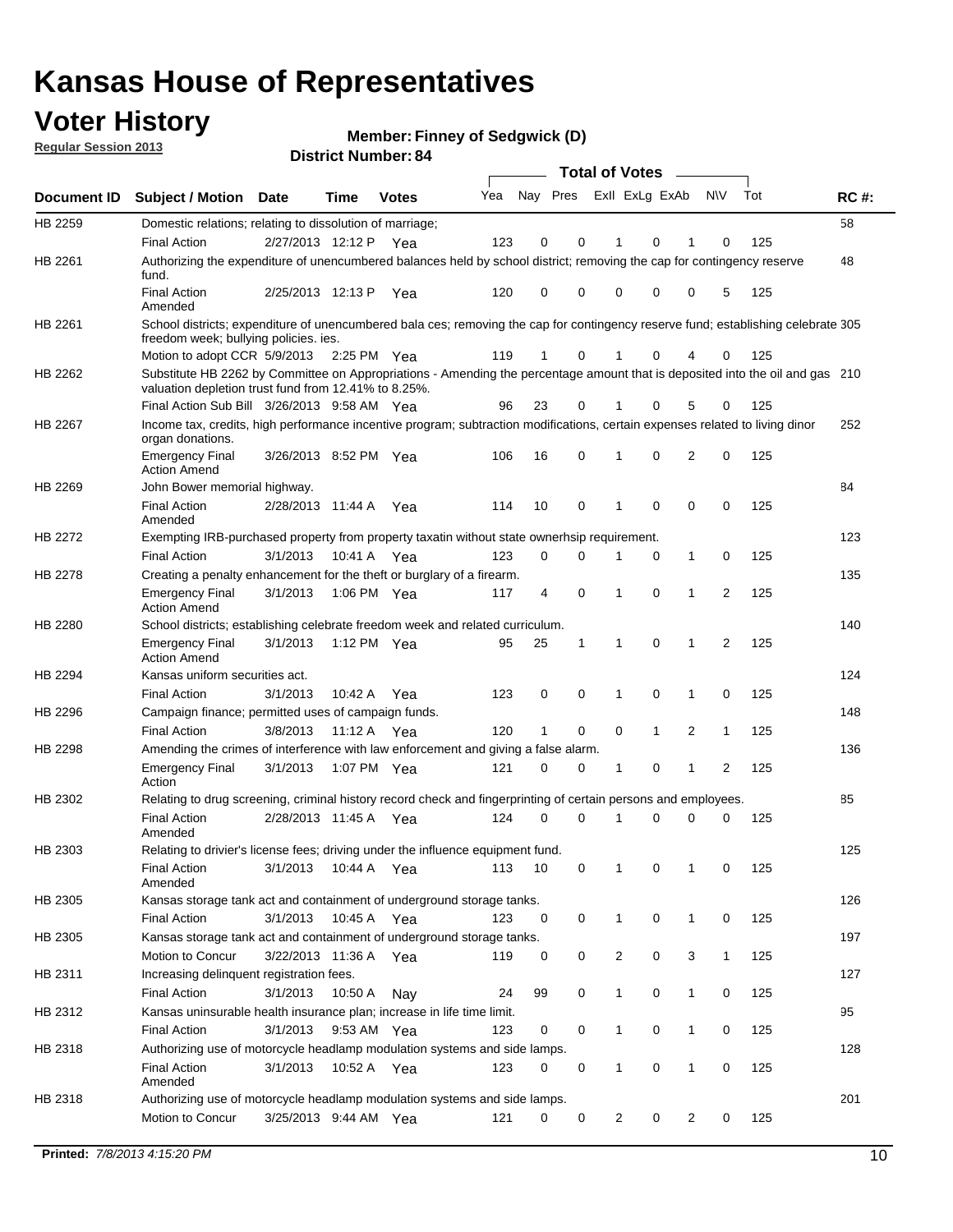## **Voter History**

**Regular Session 2013**

#### **Member: Finney of Sedgwick (D)**

|             |                                                                                                                                                                                             |                       |             |              |     |             |             | <b>Total of Votes</b> |   |                |           |     |             |
|-------------|---------------------------------------------------------------------------------------------------------------------------------------------------------------------------------------------|-----------------------|-------------|--------------|-----|-------------|-------------|-----------------------|---|----------------|-----------|-----|-------------|
| Document ID | <b>Subject / Motion</b>                                                                                                                                                                     | Date                  | Time        | <b>Votes</b> | Yea | Nay Pres    |             | Exll ExLg ExAb        |   |                | <b>NV</b> | Tot | <b>RC#:</b> |
| HB 2319     | Creating the coalition of innovative districts act.                                                                                                                                         |                       |             |              |     |             |             |                       |   |                |           |     | 149         |
|             | <b>Final Action</b><br>Amended                                                                                                                                                              | 3/8/2013              | 11:17 A     | Nav          | 74  | 47          | 0           | 0                     | 1 | 3              | 0         | 125 |             |
| HB 2319     | Creating the coalition of innovative districts act.                                                                                                                                         |                       |             |              |     |             |             |                       |   |                |           |     | 279         |
|             | Motion to Adopt CCR 4/5/2013                                                                                                                                                                |                       | 1:03 PM Nay |              | 71  | 47          | 0           | 2                     | 0 | 3              | 2         | 125 |             |
| HB 2322     | Relating to the division of health of the department of health and environment.                                                                                                             |                       |             |              |     |             |             |                       |   |                |           |     | 86          |
|             | <b>Final Action</b><br>Amended                                                                                                                                                              | 2/28/2013 11:46 A Yea |             |              | 118 | 6           | 0           | 1                     | 0 | 0              | 0         | 125 |             |
| HB 2326     | VoIP and IP enabled services.                                                                                                                                                               |                       |             |              |     |             |             |                       |   |                |           |     | 129         |
|             | <b>Final Action</b><br>Amended                                                                                                                                                              | 3/1/2013              | 10:53 A     | Yea          | 123 | 0           | 0           | $\mathbf{1}$          | 0 | 1              | 0         | 125 |             |
| HB 2338     | Courts; docket fees.                                                                                                                                                                        |                       |             |              |     |             |             |                       |   |                |           |     | 211         |
|             | <b>Final Action</b><br>Amended                                                                                                                                                              | 3/26/2013 10:00 A     |             | Nav          | 67  | 52          | 0           | 1                     | 0 | 5              | 0         | 125 |             |
| HB 2339     | Allowing insurers to return premiums to a policyholder separate from the notice of an adverse underwriting decision.                                                                        |                       |             |              |     |             |             |                       |   |                |           |     | 67          |
|             | <b>Final Action</b>                                                                                                                                                                         | 2/28/2013 11:16 A Yea |             |              | 124 | 0           | 0           |                       | 0 | 0              | 0         | 125 |             |
| HB 2339     | Combining life insurance with certain additional health related riders, insurance agents-lines of insurance, health insurance for 287<br>certain firefighters and law enforcement officers. |                       |             |              |     |             |             |                       |   |                |           |     |             |
|             | Motion to Adopt CCR 4/5/2013 7:15 PM Yea                                                                                                                                                    |                       |             |              | 116 | 4           | 0           | 2                     | 0 | 2              | -1        | 125 |             |
| HB 2343     | Relating to the secretary of health and environment; office of laboratory services.                                                                                                         |                       |             |              |     |             |             |                       |   |                |           |     | 130         |
|             | <b>Final Action</b>                                                                                                                                                                         | 3/1/2013              | 10:54 A     | Nav          | 89  | 34          | 0           | 1                     | 0 | 1              | 0         | 125 |             |
| HB 2349     | School districts; audit by legislative post audit committee.                                                                                                                                |                       |             |              |     |             |             |                       |   |                |           |     | 87          |
|             | <b>Final Action</b><br>Amended                                                                                                                                                              | 2/28/2013 11:48 A Yea |             |              | 120 | 4           | $\mathbf 0$ | 1                     | 0 | 0              | 0         | 125 |             |
| HB 2349     | School districts; audit by legislative post audit committee.                                                                                                                                |                       |             |              |     |             |             |                       |   |                |           |     | 291         |
|             | Motion to Concur                                                                                                                                                                            | 4/5/2013              | 7:55 PM Yea |              | 118 | 2           | $\mathbf 0$ | 2                     | 0 | 2              | 1         | 125 |             |
| HB 2352     | Maximum benefits increased for certain members of the Kansas police and firemen's retirement system.                                                                                        |                       |             |              |     |             |             |                       |   |                |           |     | 88          |
|             | <b>Final Action</b>                                                                                                                                                                         | 2/28/2013 11:49 A     |             | Yea          | 124 | 0           | 0           | 1                     | 0 | 0              | 0         | 125 |             |
| HB 2353     | Adding certain controlled substances as schedule I drugs.                                                                                                                                   |                       |             |              |     |             |             |                       |   |                |           |     | 138         |
|             | <b>Emergency Final</b><br>Action                                                                                                                                                            | 3/1/2013              | 1:09 PM Yea |              | 121 | 0           | 0           | 1                     | 0 | 1              | 2         | 125 |             |
| HB 2357     | 242nd engineer company ae" KS army national guard ae" membrial highway.                                                                                                                     |                       |             |              |     |             |             |                       |   |                |           |     | 96          |
|             | <b>Final Action</b>                                                                                                                                                                         | 3/1/2013              | 9:54 AM Yea |              | 123 | 0           | 0           | 1                     | 0 | 1              | 0         | 125 |             |
| HB 2357     | 242nd engineer company-KS army national guard- highway.                                                                                                                                     |                       |             |              |     |             |             |                       |   |                |           |     | 202         |
|             | Motion to Concur                                                                                                                                                                            | 3/25/2013 9:47 AM Yea |             |              | 121 | $\mathbf 0$ | $\mathbf 0$ | $\overline{2}$        | 0 | $\overline{2}$ | 0         | 125 |             |
| HB 2363     | Exempting certain aggregate mining operations from department of health and environment regulations.                                                                                        |                       |             |              |     |             |             |                       |   |                |           |     | 131         |
|             | <b>Final Action</b><br>Amended                                                                                                                                                              | 3/1/2013              | 10:56 A     | Yea          | 123 | 0           | 0           | 1                     | 0 | 1              | 0         | 125 |             |
| HB 2363     | Water; wastewater regulations for sand and gravel; streams, dams and water obstructions.                                                                                                    |                       |             |              |     |             |             |                       |   |                |           |     | 280         |
|             | Motion to Adopt CCR 4/5/2013                                                                                                                                                                |                       | 1:10 PM Yea |              | 119 | 0           | 0           | 2                     | 0 | 3              |           | 125 |             |
| HB 2368     | Relating to the governor's mental health services planning council.                                                                                                                         |                       |             |              |     |             |             |                       |   |                |           |     | 137         |
|             | Emergency Final<br><b>Action Amend</b>                                                                                                                                                      | 3/1/2013              | 1:08 PM Yea |              | 121 | 0           | 0           | $\mathbf{1}$          | 0 | 1              | 2         | 125 |             |
| HB 2377     | Relating to court fees and costs; judicial branch surcharge fund.                                                                                                                           |                       |             |              |     |             |             |                       |   |                |           |     | 212         |
|             | <b>Final Action</b>                                                                                                                                                                         | 3/26/2013 10:01 A Yea |             |              | 118 | 1           | 0           |                       | 0 | 5              | 0         | 125 |             |
| HB 2378     | Sales tax exemption for sales of certain machinery and equipment used for surface mining activities.                                                                                        |                       |             |              |     |             |             |                       |   |                |           |     | 251         |
|             | <b>Emergency Final</b><br><b>Action Amend</b>                                                                                                                                               | 3/26/2013 8:51 PM Yea |             |              | 104 | 18          | 0           | 1                     | 0 | 2              | 0         | 125 |             |
| HB 2381     | Election campaign finance; removing certain limitations to contributions made during legislative sessions.                                                                                  |                       |             |              |     |             |             |                       |   |                |           |     | 198         |
|             | <b>Final Action</b><br>Amended                                                                                                                                                              | 3/25/2013 9:30 AM Nay |             |              | 100 | 21          | 0           | 2                     | 0 | 2              | 0         | 125 |             |
| HB 2387     | Clarifying that felony murder is not a lesser included offense of capital murder.                                                                                                           |                       |             |              |     |             |             |                       |   |                |           |     | 213         |
|             | <b>Final Action</b>                                                                                                                                                                         | 3/26/2013 10:02 A     |             | Yea          | 117 | 2           | 0           | $\mathbf{1}$          | 0 | 5              | 0         | 125 |             |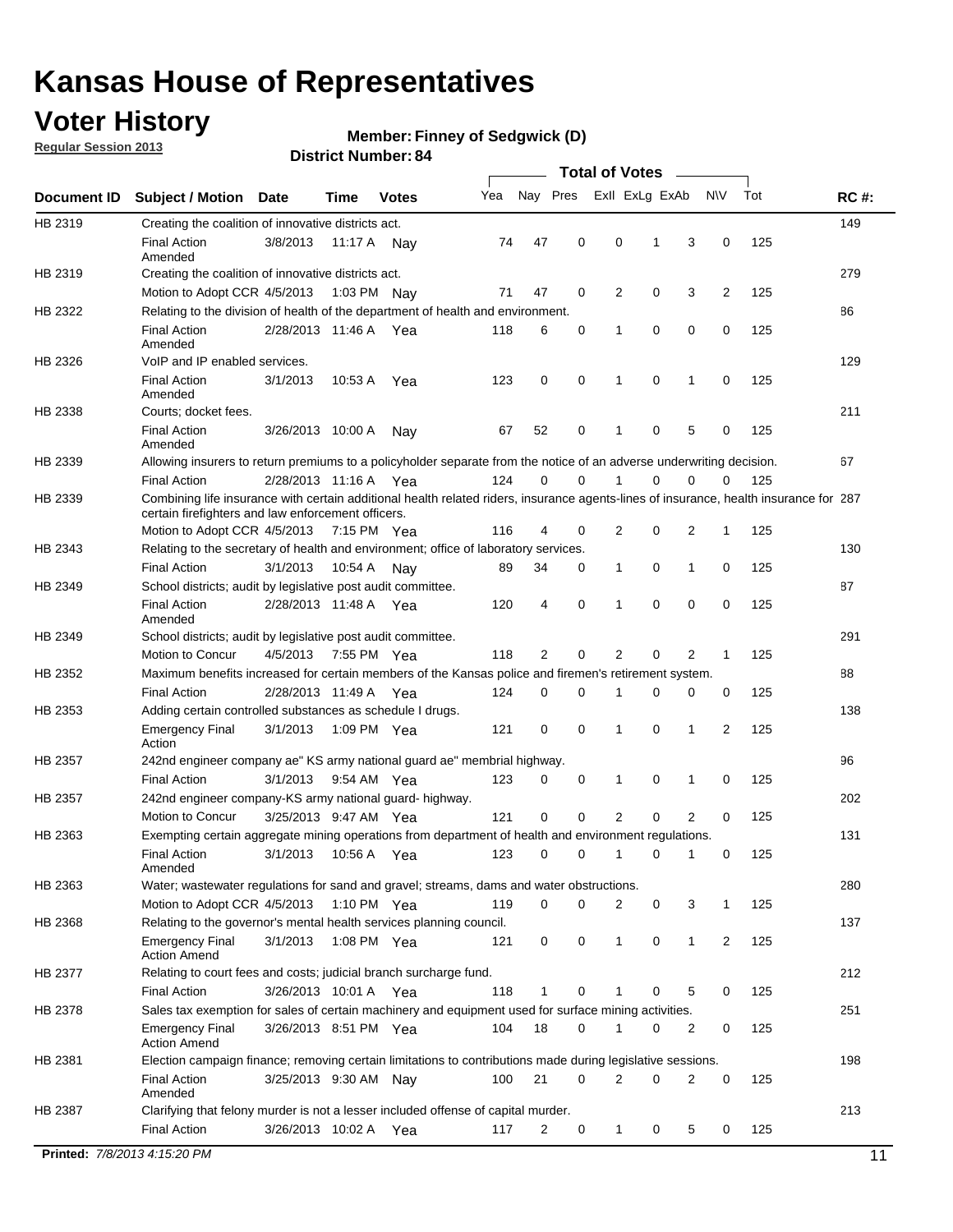## **Voter History**

**Member: Finney of Sedgwick (D)** 

**Regular Session 2013**

|                 |                                                                                                                                                                                                                                                  |                       |         |              |     |              |   | <b>Total of Votes</b> |             |   |              |     |             |
|-----------------|--------------------------------------------------------------------------------------------------------------------------------------------------------------------------------------------------------------------------------------------------|-----------------------|---------|--------------|-----|--------------|---|-----------------------|-------------|---|--------------|-----|-------------|
| Document ID     | <b>Subject / Motion</b>                                                                                                                                                                                                                          | <b>Date</b>           | Time    | <b>Votes</b> | Yea | Nay Pres     |   | Exll ExLg ExAb        |             |   | <b>NV</b>    | Tot | <b>RC#:</b> |
| HB 2389         | Capital murder; notice of intent to seek the death penalty.                                                                                                                                                                                      |                       |         |              |     |              |   |                       |             |   |              |     | 214         |
|                 | <b>Final Action</b>                                                                                                                                                                                                                              | 3/26/2013 10:03 A     |         | Yea          | 118 | 1            | 0 | 1                     | 0           | 5 | 0            | 125 |             |
| HB 2391         | School finance; amount of tax levy authorized to finance ancillary school facilities.                                                                                                                                                            |                       |         |              |     |              |   |                       |             |   |              |     | 237         |
|                 | <b>Emergency Final</b><br><b>Action Amend</b>                                                                                                                                                                                                    | 3/26/2013 8:30 PM Nay |         |              | 64  | 57           | 0 | $\mathbf{1}$          | 0           | 2 | 1            | 125 |             |
| HB 2391         | Senate Substitute for HB 2391 by Committee on Ways and Means - Creating the joint committee on uniform educational<br>standards oversight.                                                                                                       |                       |         |              |     |              |   |                       |             |   |              |     | 321         |
|                 | Sub Motion to Concur 6/1/2013                                                                                                                                                                                                                    |                       | 10:06 P | Nav          | 55  | 58           | 0 | 0                     | 0           | 6 | 6            | 125 |             |
| HB 2396         | Allowing the secretary of administration to identify state owned real property as surplus property and establishing an appeals 253<br>process of such identification; also amending procedures for the disposition of state surplus real estate. |                       |         |              |     |              |   |                       |             |   |              |     |             |
|                 | <b>Emergency Final</b><br><b>Action Amend</b>                                                                                                                                                                                                    | 3/26/2013 8:53 PM Yea |         |              | 122 | 0            | 0 | 1                     | 0           | 2 | 0            | 125 |             |
| HB 2403         | Issuing \$1,500,000,000 of pension obligation bonds to finance a portion of the unfunded actuarial liability of KPERS.                                                                                                                           |                       |         |              |     |              |   |                       |             |   |              |     | 236         |
|                 | <b>Final Action</b><br>Amended                                                                                                                                                                                                                   | 3/26/2013 8:29 PM Nay |         |              | 73  | 49           | 0 | 1                     | 0           | 2 | 0            | 125 |             |
| <b>HCR 5014</b> | Urging approval of the Presidential Permit application allowing the construction and operation of the TransCanada Keystone<br>XL Pipeline.                                                                                                       |                       |         |              |     |              |   |                       |             |   |              |     | 215         |
|                 | <b>Final Action</b>                                                                                                                                                                                                                              | 3/26/2013 10:05 A     |         | Nay          | 108 | 11           | 0 |                       | 0           | 5 | 0            | 125 |             |
| HR 6004         | Rules of House of Representatives, permanent rules of the 2013-2014 biennium.                                                                                                                                                                    |                       |         |              |     |              |   |                       |             |   |              |     | 4           |
|                 | <b>Final Action</b><br>Amended                                                                                                                                                                                                                   | 1/28/2013 11:09 A     |         | Nav          | 82  | 40           | 0 | 0                     | 0           | 3 | 0            | 125 |             |
| SB 1            | Legislative Post Audit; periodic audits of the State treasurer and the pooled money investment board.                                                                                                                                            |                       |         |              |     |              |   |                       |             |   |              |     | 216         |
|                 | <b>Final Action</b><br>Amended                                                                                                                                                                                                                   | 3/26/2013 10:06 A     |         | Yea          | 118 | $\mathbf{1}$ | 0 | 1                     | 0           | 5 | 0            | 125 |             |
| SB 16           | Kansas racketeer influenced and corrupt organization act, criminal street gangs.                                                                                                                                                                 |                       |         |              |     |              |   |                       |             |   |              |     | 217         |
|                 | <b>Final Action</b><br>Amended                                                                                                                                                                                                                   | 3/26/2013 10:12 A Nay |         |              | 74  | 45           | 0 | 1                     | $\mathbf 0$ | 5 | 0            | 125 |             |
| SB 20           | Civil procedure; temporary restraining orders and poverty affidavits.                                                                                                                                                                            |                       |         |              |     |              |   |                       |             |   |              |     | 190         |
|                 | <b>Final Action</b><br>Amended                                                                                                                                                                                                                   | 3/22/2013 11:15 A     |         | Yea          | 119 | 0            | 0 | 2                     | 0           | 3 | $\mathbf{1}$ | 125 |             |
| <b>SB 20</b>    | Civil procedure; temporary restraining orders and poverty affidavits.                                                                                                                                                                            |                       |         |              |     |              |   |                       |             |   |              |     | 304         |
|                 | Motion to adopt CCR 5/9/2013 2:21 PM Yea                                                                                                                                                                                                         |                       |         |              | 119 | 1            | 0 | 1                     | 0           | 4 | 0            | 125 |             |
| SB 21           | Firearms; criminal possession of a firearm; expungement; personal and family protection act.                                                                                                                                                     |                       |         |              |     |              |   |                       |             |   |              |     | 255         |
|                 | <b>Emergency Final</b><br>Action                                                                                                                                                                                                                 | 3/26/2013 8:56 PM Yea |         |              | 119 | 3            | 0 | 1                     | 0           | 2 | 0            | 125 |             |
| SB 23           | Continuation of statewide tax levy for public schools.                                                                                                                                                                                           |                       |         |              |     |              |   |                       |             |   |              |     | 243         |
|                 | <b>Emergency Final</b><br><b>Action Amend</b>                                                                                                                                                                                                    | 3/26/2013 8:38 PM Yea |         |              | 122 | 0            | 0 | 1                     | 0           | 2 | 0            | 125 |             |
| <b>SB 23</b>    | School districts; sttewide tax levy for public schools; school finance amendments.                                                                                                                                                               |                       |         |              |     |              |   |                       |             |   |              |     | 296         |
|                 | Motion to Adopt CCR 4/5/2013 9:32 PM Yea                                                                                                                                                                                                         |                       |         |              | 119 | $\mathbf{1}$ | 0 | 2                     | 0           | 2 | 1            | 125 |             |
| <b>SB 24</b>    | Insurance - Risk-based capital requirements for property, casualty and life insurance companies.                                                                                                                                                 |                       |         |              |     |              |   |                       |             |   |              |     | 204         |
|                 | <b>Final Action</b>                                                                                                                                                                                                                              | 3/26/2013 9:50 AM Yea |         |              | 119 | 0            | 0 | 1                     | 0           | 5 | 0            | 125 |             |
| SB 25           | Insurance-Risk-based capital requirements for health organizations.                                                                                                                                                                              |                       |         |              |     |              |   |                       |             |   |              |     | 205         |
|                 | <b>Final Action</b>                                                                                                                                                                                                                              | 3/26/2013 9:51 AM Yea |         |              | 119 | 0            | 0 | 1                     | 0           | 5 | 0            | 125 |             |
| SB 27           | Eligibility of students under the military service scholarship program act.                                                                                                                                                                      |                       |         |              |     |              |   |                       |             |   |              |     | 166         |
|                 | <b>Final Action</b><br>Amended                                                                                                                                                                                                                   | 3/19/2013 10:35 A Yea |         |              | 123 | 0            | 0 |                       | 0           | 1 | 0            | 125 |             |
| SB 28           | Authorizing the division of emergency management within the adjutant general's department to accept certain real property.                                                                                                                       |                       |         |              |     |              |   |                       |             |   |              |     | 184         |
|                 | <b>Final Action</b>                                                                                                                                                                                                                              | 3/21/2013 11:22 A Yea |         |              | 121 | $\Omega$     | 0 | 1                     | 0           | 3 | $\Omega$     | 125 |             |
| SB 37           | Kansas home inspectors professional competence and financial responsibility act.                                                                                                                                                                 |                       |         |              |     |              |   |                       |             |   |              |     | 218         |
|                 | <b>Final Action</b>                                                                                                                                                                                                                              | 3/26/2013 10:14 A Yea |         |              | 102 | 17           | 0 | 1                     | 0           | 5 | 0            | 125 |             |
| SB 51           | Health insurance coverage for bankers association.                                                                                                                                                                                               |                       |         |              |     |              |   |                       |             |   |              |     | 189         |
|                 | <b>Final Action</b>                                                                                                                                                                                                                              | 3/22/2013 11:14 A Yea |         |              | 119 | 0            | 0 | $\overline{2}$        | 0           | 3 | $\mathbf{1}$ | 125 |             |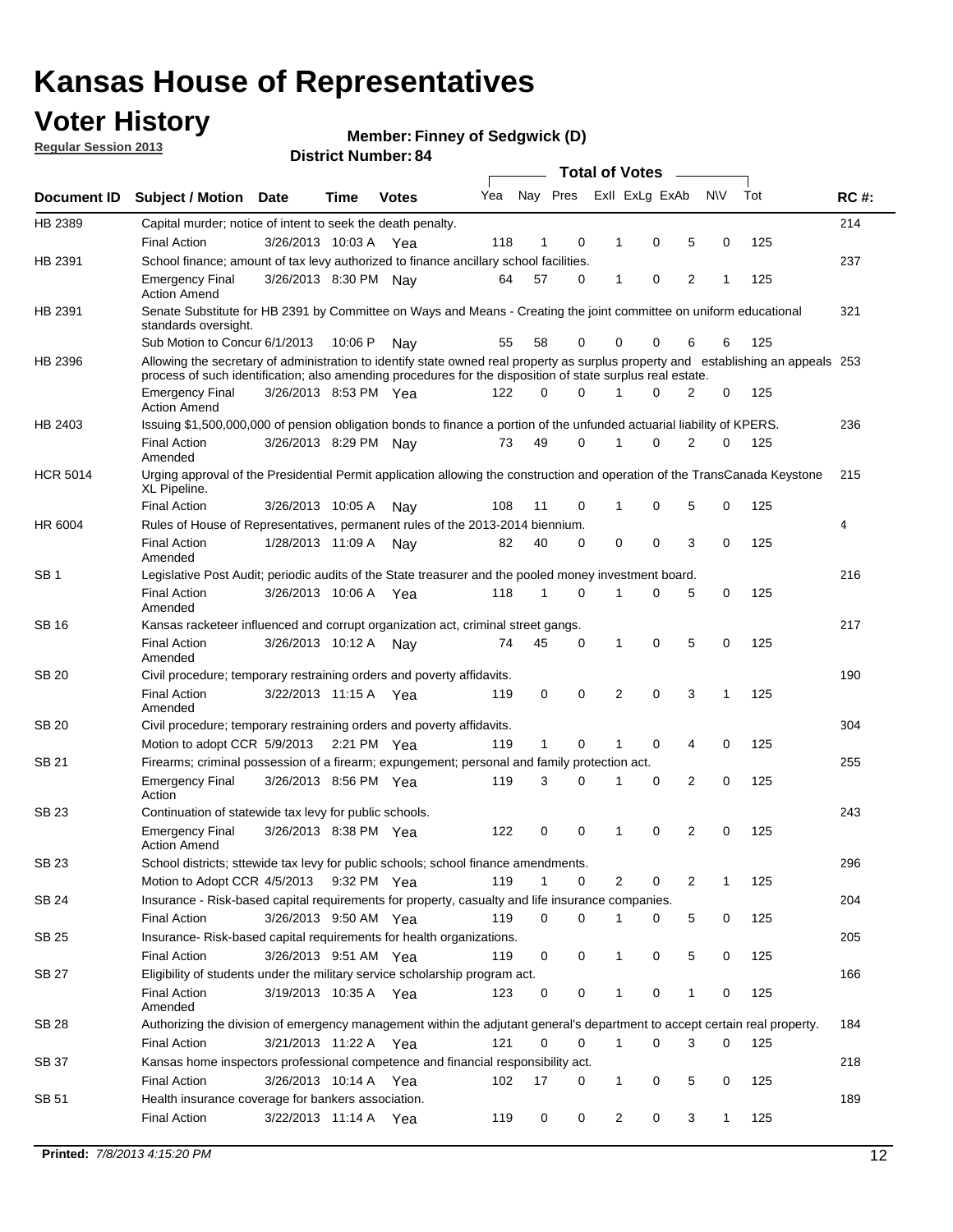## **Voter History**

**Member: Finney of Sedgwick (D)** 

**Regular Session 2013**

| Document ID  |                                                                                                                                                                                                                                            |                       |               |              |     | <b>Total of Votes</b> |             |                |   |                |              |     |             |
|--------------|--------------------------------------------------------------------------------------------------------------------------------------------------------------------------------------------------------------------------------------------|-----------------------|---------------|--------------|-----|-----------------------|-------------|----------------|---|----------------|--------------|-----|-------------|
|              | <b>Subject / Motion Date</b>                                                                                                                                                                                                               |                       | Time          | <b>Votes</b> | Yea | Nay Pres              |             | Exll ExLg ExAb |   |                | <b>NV</b>    | Tot | <b>RC#:</b> |
| SB 52        | Mortgage interest rate cap increase.                                                                                                                                                                                                       |                       |               |              |     |                       |             |                |   |                |              |     | 238         |
|              | <b>Emergency Final</b><br>Action                                                                                                                                                                                                           | 3/26/2013 8:32 PM Yea |               |              | 120 | 2                     | 0           | 1              | 0 | 2              | 0            | 125 |             |
| SB 56        | Transferring the recognition of county fair associations from the secretary of agriculture to the board of county<br>commissioners.                                                                                                        |                       |               |              |     |                       |             |                |   |                |              |     | 191         |
|              | <b>Final Action</b><br>Amended                                                                                                                                                                                                             | 3/22/2013 11:21 A     |               | Yea          | 119 | 0                     | 0           | 2              | 0 | 3              |              | 125 |             |
| <b>SB 57</b> | Substitute for SB 57 by Committee on Agriculture - Agriculture; powers and duties of the department of agriculture relating to<br>poultry improvement plan and domesticated deer.                                                          |                       |               |              |     |                       |             |                |   |                |              |     | 192         |
|              | Final Action Sub Bill 3/22/2013 11:24 A Yea<br>Amended                                                                                                                                                                                     |                       |               |              | 79  | 40                    | 0           | 2              | 0 | 3              | -1           | 125 |             |
| <b>SB 57</b> | Substitute for SB 57 by Committee on Agriculture - Agriculture; powers and duties of the department of agriculture relating to<br>poultry improvement plan, stockyards and domesticated deer.                                              |                       |               |              |     |                       |             |                |   |                |              |     | 262         |
|              | Motion to adopt CCR 4/4/2013                                                                                                                                                                                                               |                       | $2:18$ PM Yea |              | 80  | 42                    | 0           | 1              | 0 | 2              | 0            | 125 |             |
| SB 58        | Sentencing for unlawful manufacturing of controlled substances.                                                                                                                                                                            |                       |               |              |     |                       |             |                |   |                |              |     | 219         |
|              | <b>Final Action</b>                                                                                                                                                                                                                        | 3/26/2013 10:15 A     |               | Yea          | 119 | 0                     | $\mathbf 0$ | 1              | 0 | 5              | 0            | 125 |             |
| SB 59        | Attorney general; reward for information.                                                                                                                                                                                                  |                       |               |              |     |                       |             |                |   |                |              |     | 193         |
|              | <b>Final Action</b>                                                                                                                                                                                                                        | 3/22/2013 11:25 A     |               | Yea          | 119 | 0                     | $\mathbf 0$ | $\overline{2}$ | 0 | 3              | $\mathbf{1}$ | 125 |             |
| SB 62        | Making gas pipeline safety terminology consistent with federal regulations.                                                                                                                                                                |                       |               |              |     |                       |             |                |   |                |              |     | 163         |
|              | <b>Final Action</b>                                                                                                                                                                                                                        | 3/19/2013 10:32 A     |               | Yea          | 123 | 0                     | 0           | 1              | 0 | 1              | 0            | 125 |             |
| SB 63        | Elections; voting crimes, penalties and prosecution.                                                                                                                                                                                       |                       |               |              |     |                       |             |                |   |                |              |     | 246         |
|              | <b>Emergency Final</b><br><b>Action Amend</b>                                                                                                                                                                                              | 3/26/2013 8:42 PM Nay |               |              | 69  | 53                    | $\mathbf 0$ | 1              | 0 | $\overline{2}$ | 0            | 125 |             |
| SB 68        | Driver's license examinations; locations.                                                                                                                                                                                                  |                       |               |              |     |                       |             |                |   |                |              |     | 220         |
|              | <b>Final Action</b>                                                                                                                                                                                                                        | 3/26/2013 10:16 A     |               | Yea          | 116 | 3                     | 0           | 1              | 0 | 5              | 0            | 125 |             |
| SB 69        | Motor vehicles; vehicle registration and license plates.                                                                                                                                                                                   |                       |               |              |     |                       |             |                |   |                |              |     | 167         |
|              | <b>Final Action</b>                                                                                                                                                                                                                        | 3/19/2013 10:37 A     |               | Yea          | 117 | 6                     | 0           | 1              | 0 | 1              | 0            | 125 |             |
| SB 74        | Prison-made goods act; prohibiting prisoner production of manufactured or modular homes.                                                                                                                                                   |                       |               |              |     |                       |             |                |   |                |              |     | 221         |
|              | <b>Final Action</b>                                                                                                                                                                                                                        | 3/26/2013 10:19 A     |               | Nay          | 87  | 32                    | 0           | 1              | 0 | 5              | 0            | 125 |             |
| SB 75        | Record requirements and civil penalties relating to sales of plastic bulk merchandise containers.                                                                                                                                          |                       |               |              |     |                       |             |                |   |                |              |     | 222         |
|              | <b>Final Action</b>                                                                                                                                                                                                                        | 3/26/2013 10:21 A     |               | Yea          | 101 | 18                    | 0           | 1              | 0 | 5              | 0            | 125 |             |
| SB 81        | Open records; requests for criminal justice information; restriction of certain officials' information from publicly accessible<br>records.                                                                                                |                       |               |              |     |                       |             |                |   |                |              |     | 194         |
|              | <b>Final Action</b><br>Amended                                                                                                                                                                                                             | 3/22/2013 11:27 A     |               | Yea          | 119 | 0                     | 0           | 2              | 0 | 3              | 1            | 125 |             |
| SB 83        | House Substitute for SB 83 by Committee on Taxation - Income tax deductions and modifications; severance tax; sales tax;<br>delinquent tax liabilities.<br>Final Action Sub Bill 3/21/2013 11:30 A                                         |                       |               |              | 96  | 25                    | 0           | 1              | 0 | 3              | 0            | 125 | 187         |
| SB 83        | House Substitute for SB 83 by Committee on Taxation--Income tax deductions and modifications; severance tax; sales tax and 260                                                                                                             |                       |               | Nay          |     |                       |             |                |   |                |              |     |             |
|              | compensating use tax, preseumptions relating to nexus; property tax, exemptions, new automobile manufacturinge property;<br>taxation of watercraft; leased commercial and industrial property appeals; correction of clerical errors.      |                       |               |              |     |                       |             |                |   |                |              |     |             |
|              | Motion to adopt CCR 4/3/2013                                                                                                                                                                                                               |                       | 10:35 A Yea   |              | 104 | 15                    | $\Omega$    | $\mathbf{1}$   | 0 | 3              | 2            | 125 |             |
| SB 84        | House Substitute for SB 84 by Committee on Taxation - Reduction to state income tax rates based on selected actual state<br>general fund receipts computations; distribution of revenues from sales and compensating use tax; reduction of |                       |               |              |     |                       | $\Omega$    |                | 0 | 3              | $\Omega$     |     | 188         |
| SB 84        | Final Action Sub Bill 3/21/2013 11:34 A Nay<br>Amended<br>House Substitute for SB 84 -- Reduction to state income tax rates based on selected actual state general fund receipts                                                           |                       |               |              | 82  | 39                    |             |                |   |                |              | 125 | 317         |
|              | computations; reduction of itemized deductions.<br>Motion to adopt CCR 5/28/2013 2:32 PM Nay                                                                                                                                               |                       |               |              | 42  | 71                    | 0           |                | 0 | 9              | 2            | 125 |             |
| SB 84        | House Substitute for SB 84 -- Reduction to state income tax rates based on selected actual state general fund receipts                                                                                                                     |                       |               |              |     |                       |             |                |   |                |              |     | 319         |
|              | computations; reduction of itemized deductions.<br>Motion to adopt CCR 5/30/2013 9:14 PM Nay                                                                                                                                               |                       |               |              | 18  | 94                    | 0           | 1              | 0 | 9              | 3            | 125 |             |
| SB 85        | Motor vehicle insurance; providing proof of insurance by cellular phone or portable electronic device.                                                                                                                                     |                       |               |              |     |                       |             |                |   |                |              |     | 175         |
|              | <b>Final Action</b>                                                                                                                                                                                                                        | 3/20/2013 10:25 A Yea |               |              | 123 | 0                     | 0           |                | 0 | 1              | 0            | 125 |             |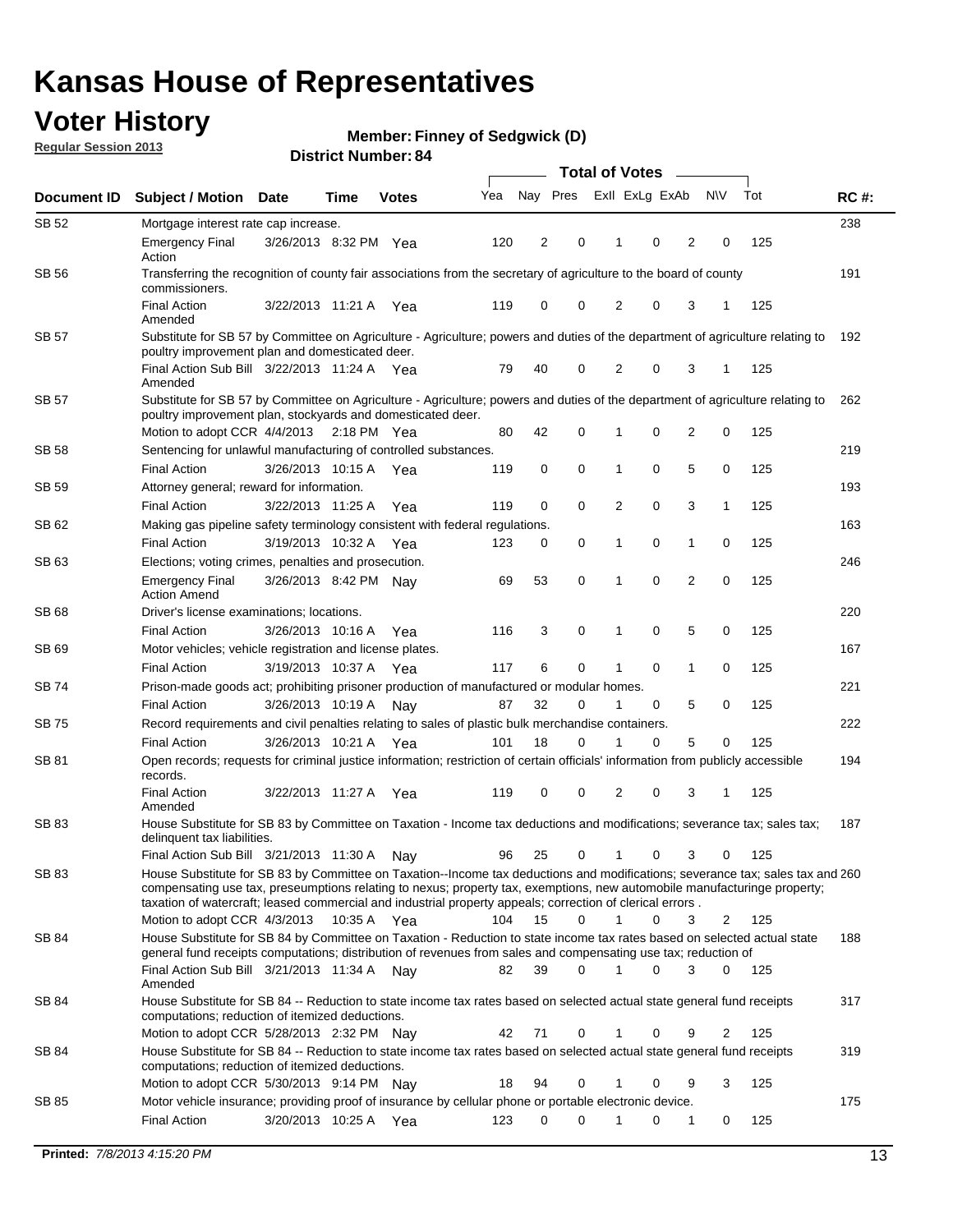## **Voter History**

**Regular Session 2013**

#### **Member: Finney of Sedgwick (D)**

|                    |                                                                                                       | DISUIGLISUIIIDGI. U   |             |              |     |              |              |                       |              |                |                |              |     |             |
|--------------------|-------------------------------------------------------------------------------------------------------|-----------------------|-------------|--------------|-----|--------------|--------------|-----------------------|--------------|----------------|----------------|--------------|-----|-------------|
| <b>Document ID</b> | <b>Subject / Motion</b>                                                                               | Date                  | <b>Time</b> | <b>Votes</b> | Yea | Nay Pres     |              | <b>Total of Votes</b> |              | Exll ExLg ExAb |                | N\V          | Tot | <b>RC#:</b> |
| <b>SB 88</b>       | Increasing the children's advocacy center assessment fee.                                             |                       |             |              |     |              |              |                       |              |                |                |              |     | 223         |
|                    | <b>Final Action</b><br>Amended                                                                        | 3/26/2013 10:22 A     |             | Yea          | 118 | $\mathbf{1}$ | 0            |                       | $\mathbf 1$  | $\mathbf 0$    | 5              | 0            | 125 |             |
| SB 96              | Motor vehicles; counties with multiple registration facilities; additional registration fee.          |                       |             |              |     |              |              |                       |              |                |                |              |     | 224         |
|                    | <b>Final Action</b><br>Amended                                                                        | 3/26/2013 10:24 A     |             | Nav          | 106 | 12           | 0            |                       | 1            | 0              | 5              | $\mathbf{1}$ | 125 |             |
| <b>SB 96</b>       | Additional motor vehicle registration fees.                                                           |                       |             |              |     |              |              |                       |              |                |                |              |     | 263         |
|                    | Motion to adopt CCR 4/4/2013                                                                          |                       | 2:21 PM Yea |              | 114 | 8            | 0            |                       | 1            | 0              | 2              | 0            | 125 |             |
| SB 102             | Requiring the state treasurer to provide a list of daily deposits to the secretary of administration. |                       |             |              |     |              |              |                       |              |                |                |              |     | 195         |
|                    | <b>Final Action</b><br>Amended                                                                        | 3/22/2013 11:28 A     |             | Yea          | 119 | 0            | 0            |                       | 2            | 0              | 3              | 1            | 125 |             |
| SB 102             | Enacting the second amendment protection act.                                                         |                       |             |              |     |              |              |                       |              |                |                |              |     | 295         |
|                    | Motion to Adopt CCR 4/5/2013                                                                          |                       | 9:20 PM Nav |              | 96  | 24           | 0            |                       | 2            | 0              | $\overline{2}$ | $\mathbf{1}$ | 125 |             |
| SB 111             | Establishing Native American legislative day at the capitol; awarding of high school diplomas.        |                       |             |              |     |              |              |                       |              |                |                |              |     | 245         |
|                    | <b>Emergency Final</b><br><b>Action Amend</b>                                                         | 3/26/2013 8:41 PM Yea |             |              | 122 | 0            | $\Omega$     |                       |              | 0              | $\overline{2}$ | 0            | 125 |             |
| <b>SB 113</b>      | Credit unions; changes in certain loan limitations.                                                   |                       |             |              |     |              |              |                       |              |                |                |              |     | 234         |
|                    | <b>Emergency Final</b><br>Action                                                                      | 3/26/2013 8:25 PM Yea |             |              | 122 | 0            | 0            |                       | 1            | $\mathbf 0$    | $\overline{2}$ | $\mathbf 0$  | 125 |             |
| <b>SB 118</b>      | Relating to law enforcement reporting and investigation of missing persons.                           |                       |             |              |     |              |              |                       |              |                |                |              |     | 225         |
|                    | <b>Final Action</b>                                                                                   | 3/26/2013 10:25 A     |             | Yea          | 119 | 0            | 0            |                       | 1            | 0              | 5              | 0            | 125 |             |
| SB 120             | Enacting the Kansas farmers' market promotion act.                                                    |                       |             |              |     |              |              |                       |              |                |                |              |     | 196         |
|                    | <b>Final Action</b><br>Amended                                                                        | 3/22/2013 11:31 A     |             | Nav          | 68  | 51           | 0            |                       | 2            | $\mathbf 0$    | 3              | $\mathbf{1}$ | 125 |             |
| SB 122             | Kansas administrative procedure act; service of order or notice.                                      |                       |             |              |     |              |              |                       |              |                |                |              |     | 226         |
|                    | <b>Final Action</b><br>Amended                                                                        | 3/26/2013 10:26 A     |             | Yea          | 119 | 0            | 0            |                       | 1            | 0              | 5              | $\mathbf 0$  | 125 |             |
| SB 122             | Elections; unauthorized voting disclosures.                                                           |                       |             |              |     |              |              |                       |              |                |                |              |     | 286         |
|                    | Motion to Adopt CCR 4/5/2013                                                                          |                       | 6:23 PM     | Nav          | 89  | 31           | 0            |                       | 2            | 0              | $\overline{2}$ | $\mathbf{1}$ | 125 |             |
| SB 124             | Amending the Kansas restraint of trade act.                                                           |                       |             |              |     |              |              |                       |              |                |                |              |     | 227         |
|                    | <b>Final Action</b><br>Amended                                                                        | 3/26/2013 10:27 A     |             | Yea          | 116 | 2            | 1            |                       | 1            | $\mathbf 0$    | 5              | $\mathbf 0$  | 125 |             |
| SB 124             | Amending the Kansas restraint of trade act.                                                           |                       |             |              |     |              |              |                       |              |                |                |              |     | 273         |
|                    | Motion to Adopt CCR 4/5/2013                                                                          |                       | 11:06 A     | Nay          | 97  | 23           | 0            |                       | 2            | $\mathbf 0$    | $\overline{2}$ | 1            | 125 |             |
| SB 128             | Career technical education incentive program amendments.                                              |                       |             |              |     |              |              |                       |              |                |                |              |     | 168         |
|                    | <b>Final Action</b><br>Amended                                                                        | 3/19/2013 10:39 A     |             | Yea          | 123 | 0            | 0            |                       | 1            | $\mathbf 0$    | 1              | $\mathbf 0$  | 125 |             |
| SB 129             | Bank commissioner; certain fees and hearing costs.                                                    |                       |             |              |     |              |              |                       |              |                |                |              |     | 254         |
|                    | <b>Emergency Final</b><br><b>Action Amend</b>                                                         | 3/26/2013 8:55 PM Yea |             |              | 110 | 12           | 0            |                       | 1            | 0              | 2              | 0            | 125 |             |
| SB 129             | Mortgage interest rate cap increase.                                                                  |                       |             |              |     |              |              |                       |              |                |                |              |     | 272         |
|                    | Motion to Adopt CCR 4/5/2013 10:42 A Yea                                                              |                       |             |              | 121 | 0            | 0            |                       | 2            | 0              | 2              | 0            | 125 |             |
| SB 135             | Transferring boiler inspection duties from the department of labor to the state fire marshal.         |                       |             |              |     |              |              |                       |              |                |                |              |     | 228         |
|                    | <b>Final Action</b>                                                                                   | 3/26/2013 10:28 A Yea |             |              | 114 | 5            | 0            |                       | $\mathbf{1}$ | 0              | 5              | 0            | 125 |             |
| SB 136             | Providing veterans designation on driver's licenses and nondriver identification cards.               |                       |             |              |     |              |              |                       |              |                |                |              |     | 244         |
|                    | <b>Emergency Final</b><br><b>Action Amend</b>                                                         | 3/26/2013 8:39 PM Yea |             |              | 119 | 3            | 0            |                       | 1            | 0              | 2              | 0            | 125 |             |
| SB 139             | Kansas money transmitter act.                                                                         |                       |             |              |     |              |              |                       |              |                |                |              |     | 229         |
|                    | <b>Final Action</b>                                                                                   | 3/26/2013 10:30 A     |             | Yea          | 117 | $\mathbf{1}$ | $\mathbf{1}$ |                       | $\mathbf{1}$ | 0              | 5              | 0            | 125 |             |
| SB 142             | Abortion; concerning civil actions related to abortion.                                               |                       |             |              |     |              |              |                       |              |                |                |              |     | 241         |
|                    | <b>Emergency Final</b><br>Action                                                                      | 3/26/2013 8:36 PM Nay |             |              | 89  | 33           | 0            |                       | $\mathbf{1}$ | 0              | 2              | 0            | 125 |             |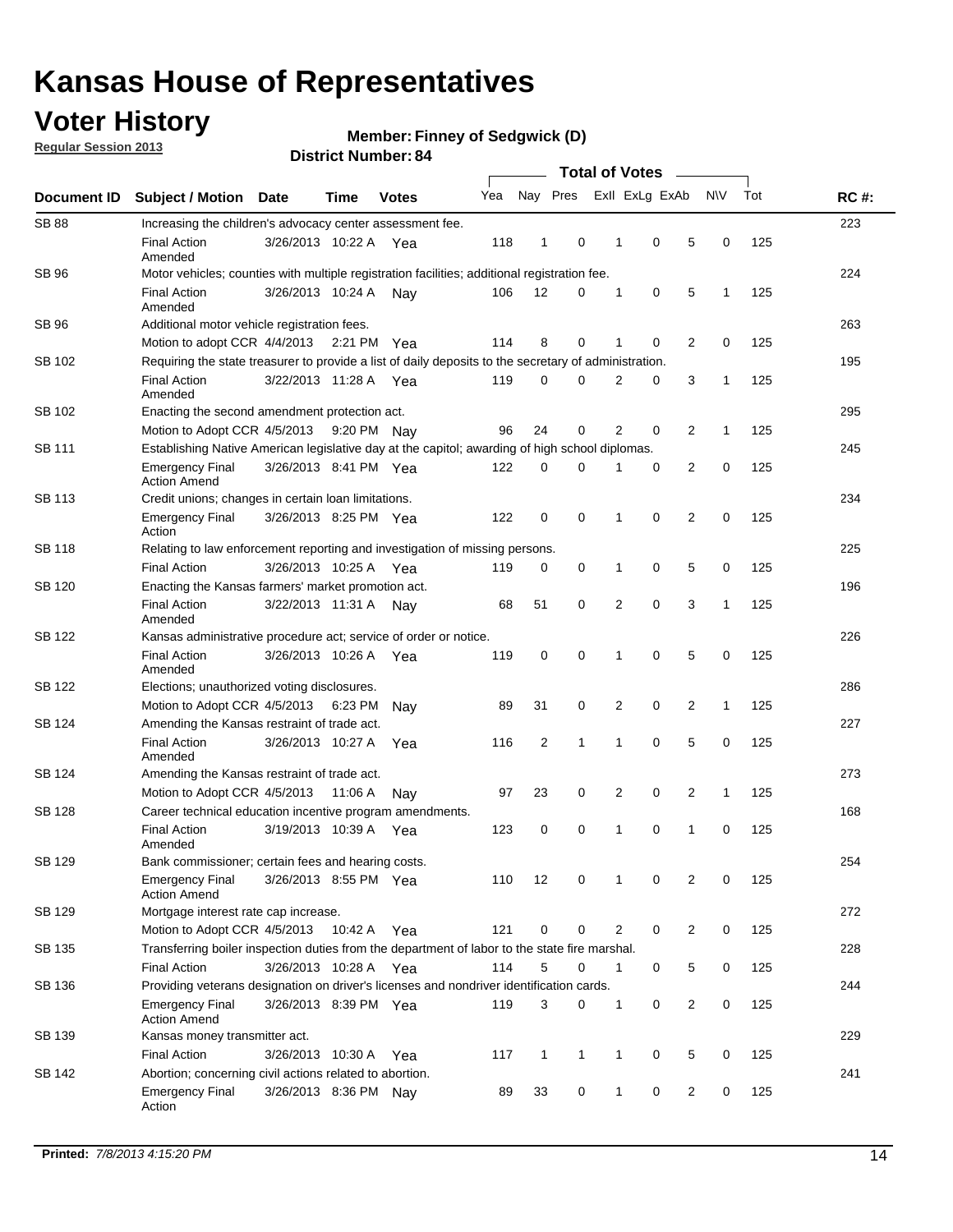## **Voter History**

**Member: Finney of Sedgwick (D)** 

**Regular Session 2013**

| Document ID     |                                                                                                                                                                                                       |                       |      |                       | <b>Total of Votes</b> |          |   |              |                |   |           |     |             |
|-----------------|-------------------------------------------------------------------------------------------------------------------------------------------------------------------------------------------------------|-----------------------|------|-----------------------|-----------------------|----------|---|--------------|----------------|---|-----------|-----|-------------|
|                 | <b>Subject / Motion Date</b>                                                                                                                                                                          |                       | Time | <b>Votes</b>          | Yea                   | Nay Pres |   |              | Exll ExLg ExAb |   | <b>NV</b> | Tot | <b>RC#:</b> |
| <b>SB 149</b>   | Drug screening for recipients of cash assistance and unemployment benefits.                                                                                                                           |                       |      |                       |                       |          |   |              |                |   |           |     | 239         |
|                 | <b>Emergency Final</b><br><b>Action Amend</b>                                                                                                                                                         | 3/26/2013 8:33 PM Nav |      |                       | 106                   | 16       | 0 | 1            | 0              | 2 | 0         | 125 |             |
| SB 164          | Relating to the director of vehicles regulating providers of motor vehicle functions.                                                                                                                 |                       |      |                       |                       |          |   |              |                |   |           |     | 247         |
|                 | <b>Emergency Final</b><br><b>Action Amend</b>                                                                                                                                                         | 3/26/2013 8:43 PM Yea |      |                       | 117                   | 5        | 0 | 1            | 0              | 2 | 0         | 125 |             |
| SB 164          | Relating to the director of vehicles regulating providers of motor vehicle functions.                                                                                                                 |                       |      |                       |                       |          |   |              |                |   |           |     | 268         |
|                 | Motion to adopt CCR 4/4/2013 5:32 PM Yea                                                                                                                                                              |                       |      |                       | 111                   | 9        | 0 | $\mathbf{1}$ | 0              | 2 | 2         | 125 |             |
| <b>SB 166</b>   | Insurers supervision, rehabilitation and liquidation act; derivatives.                                                                                                                                |                       |      |                       |                       |          |   |              |                |   |           |     | 206         |
|                 | <b>Final Action</b>                                                                                                                                                                                   | 3/26/2013 9:52 AM Yea |      |                       | 119                   | 0        | 0 | 1            | 0              | 5 | 0         | 125 |             |
| SB 168          | Limiting nuisance actions against certain agricultural activities.                                                                                                                                    |                       |      |                       |                       |          |   |              |                |   |           |     | 169         |
|                 | <b>Final Action</b><br>Amended                                                                                                                                                                        | 3/19/2013 10:40 A Nay |      |                       | 111                   | 12       | 0 | 1            | 0              | 1 | 0         | 125 |             |
| SB 168          | Limiting nuisance actions against certain agricultural activities.                                                                                                                                    |                       |      |                       |                       |          |   |              |                |   |           |     | 264         |
|                 | Motion to adopt CCR 4/4/2013                                                                                                                                                                          |                       |      | $2:30 \text{ PM}$ Yea | 110                   | 12       | 0 | 1            | 0              | 2 | 0         | 125 |             |
| SB 171          | School districts; amendments to Kansas uniform financial accounting and reporting act.                                                                                                                |                       |      |                       |                       |          |   |              |                |   |           |     | 248         |
|                 | <b>Emergency Final</b><br><b>Action Amend</b>                                                                                                                                                         | 3/26/2013 8:44 PM Yea |      |                       | 122                   | 0        | 0 | 1            | 0              | 2 | 0         | 125 |             |
| SB 171          | School districts; amendments to Kansas uniform financial accounting and reporting act.                                                                                                                |                       |      |                       |                       |          |   |              |                |   |           |     | 285         |
|                 | Motion to Adopt CCR 4/5/2013 6:19 PM Nav                                                                                                                                                              |                       |      |                       | 63                    | 57       | 0 | 2            | 0              | 2 |           |     |             |
| SB 171          | Appropriations for FY 2013, FY 2014, FY 2015, FY 2016, FY 2017 and FY 2018 for various state agencies; capital<br>improvement projects; claims against the state.                                     |                       |      |                       |                       |          |   |              |                |   |           |     | 320         |
|                 | Motion to adopt CCR 6/1/2013 4:30 PM Nay                                                                                                                                                              |                       |      |                       | 63                    | 51       | 0 | 0            | 0              | 8 | 3         | 125 |             |
| SB 187          | Establishing the workers compensation and employment security boards nominating committee; administrative law judge<br>appointment; workers compensation appeals board.                               |                       |      |                       |                       |          |   |              |                |   |           |     | 242         |
|                 | <b>Emergency Final</b><br><b>Action Amend</b>                                                                                                                                                         | 3/26/2013 8:37 PM Nav |      |                       | 88                    | 34       | 0 |              | 0              | 2 | 0         | 125 |             |
| SB 187          | Amending workers compensation law provisions; establishing the workers compensation and employment security boards<br>nominating committee; notice requirements; workplace health and safety program. |                       |      |                       |                       |          |   |              |                |   |           |     | 274         |
|                 | Motion to Adopt CCR 4/5/2013 11:26 A Nay                                                                                                                                                              |                       |      |                       | 89                    | 31       | 0 | 2            | 0              | 3 | 0         | 125 |             |
| SB 199          | University of Kansas medical center; midwest center for stem cell therapy.                                                                                                                            |                       |      |                       |                       |          |   |              |                |   |           |     | 235         |
|                 | Emergency Final<br><b>Action Amend</b>                                                                                                                                                                | 3/26/2013 8:26 PM Nav |      |                       | 90                    | 32       | 0 | 1            | 0              | 2 | 0         | 125 |             |
| SB 199          | Health care; stem cell therapy and unused medications.                                                                                                                                                |                       |      |                       |                       |          |   |              |                |   |           |     | 290         |
|                 | Motion to Adopt CCR 4/5/2013                                                                                                                                                                          |                       |      | 7:52 PM Nay           | 90                    | 30       | 0 | 2            | 0              | 2 | 1         | 125 |             |
| SB 216          | Allowing a public building commission to acquire land for a municipal university similar to what such commission is currently<br>allowed to do for any state university.                              |                       |      |                       |                       |          |   |              |                |   |           |     | 185         |
|                 | <b>Final Action</b>                                                                                                                                                                                   | 3/21/2013 11:23 A     |      | Yea                   | 121                   | 0        | 0 | 1            | 0              | 3 | 0         | 125 |             |
| SB 246          | Reconciling amendments to certain statutes.                                                                                                                                                           |                       |      |                       |                       |          |   |              |                |   |           |     | 315         |
|                 | <b>Emergency Final</b><br>Action                                                                                                                                                                      | 5/23/2013 2:14 PM Yea |      |                       | 111                   | 0        | 0 | $\mathbf 1$  | 0              | 8 | 5         | 125 |             |
| <b>SCR 1604</b> | Joint rules for the Senate and House of Representatives, 2013-2014.                                                                                                                                   |                       |      |                       |                       |          |   |              |                |   |           |     | 5           |
|                 | <b>Final Action</b><br>Amended                                                                                                                                                                        | 1/28/2013 11:12 A Nay |      |                       | 81                    | 41       | 0 | 0            | 0              | 3 | 0         | 125 |             |
| <b>SCR 1606</b> | Honoring pregnancy maintenance resource centers.                                                                                                                                                      |                       |      |                       |                       |          |   |              |                |   |           |     | 240         |
|                 | <b>Emergency Final</b><br>Action                                                                                                                                                                      | 3/26/2013 8:34 PM Yea |      |                       | 122                   | 0        | 0 | 1            | 0              | 2 | 0         | 125 |             |